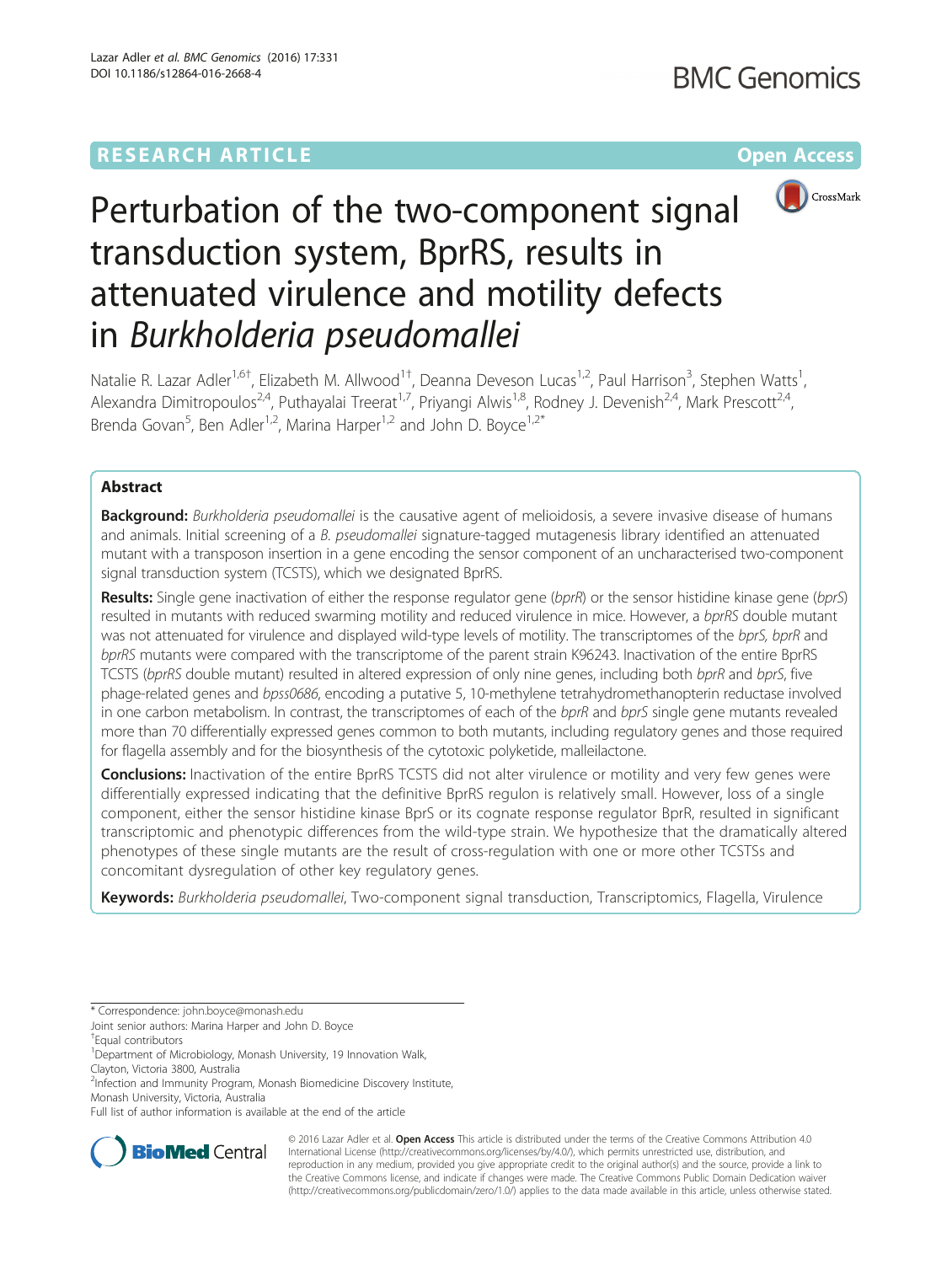#### Background

Burkholderia pseudomallei is a highly pathogenic Gramnegative organism and the causative agent of melioidosis, a potentially fatal infectious disease of humans and animals. The bacterium is endemic to tropical regions including South East Asia and Northern Australia; mortality rates resulting from melioidosis remain extremely high, with up to 42 % mortality in the Northeastern region of Thailand and 14 % mortality in Australia's Northern Territory [[1](#page-15-0), [2](#page-15-0)]. Importantly, a 90 % mortality rate is associated with septic shock [\[3\]](#page-15-0). In Northern Australia, melioidosis accounts for 32 % of communityacquired bacteraemic pneumonia and 6 % of all bacteraemias [[4\]](#page-15-0), while in the Northeastern region of Thailand, the disease accounts for 20 % of all community-acquired septicaemias [[5](#page-15-0)] and is the third most common cause of death from an infectious disease [[2](#page-15-0)]. The complex clinical spectrum of melioidosis, the potentially rapid progression of disease and the fact that B. pseudomallei is innately resistant to a wide range of antimicrobial agents [[6](#page-15-0)–[8\]](#page-15-0) makes treatment of this disease difficult.

For B. pseudomallei and most other opportunistic pathogens, the ability to sense external signals is critical for the transition from their environmental niche into the eukaryotic host, as well as for survival within specific niches within the host. Prokaryotic two-component signal transduction systems (TCSTS) constitute a critical set of regulators which act to sense environmental signals and respond by altering gene expression [[9](#page-15-0)–[11](#page-15-0)]. TCSTS generally consist of a membrane-bound sensor kinase (SK) and a cytosolic DNA-binding response regulator (RR) [\[11\]](#page-15-0). The SK protein senses extracellular stimuli and responds through the autophosphorylation of a specific histidine residue. This phosphoryl group is then transferred to an aspartate residue on the cytoplasmic RR leading to a conformational change that activates the RR, resulting in the altered expression of a specific set of genes [\[12](#page-15-0)]. TCSTS components are promising drug targets as these systems are not present in mammalian cells and inhibitors that target TCSTSs are likely to function in a manner distinct from existing antimicrobial agents, thereby providing an alternative treatment for multidrug resistant bacteria [[13\]](#page-15-0). Moreover, many TCSTS regulate expression of virulence genes and therefore drugs that target TCSTS could reduce virulence without affecting bacterial viability and thus reduce the development of antimicrobial resistance during treatment regimens [\[14\]](#page-15-0).

The genome of *B. pseudomallei* strain K96243 encodes more than 60 TCSTS [\[15](#page-15-0)] but only a few have been characterized including BPSL2024-5, VirAG, MrgRS and IrlRS. The IrlRS system is involved in the regulation of B. pseudomallei invasion of epithelial cells as well as heavy metal resistance. However, an *irlR* mutant was not attenuated for virulence in the C57BL/6 mouse, infant diabetic rat and Syrian hamster models [[16, 17\]](#page-15-0). The MrgRS system responds to temperature, with increased expression of *mrgR* and *mrgS* observed during growth at 37 °C compared to 25 °C. This system may be involved in pathogenesis, but its role in virulence has not been specifically tested [\[18\]](#page-16-0). The VirAG system regulates the expression of the type VI secretion system cluster 1 (T6SS-1) during growth within macrophages. Both a virG mutant and a T6SS-1 mutant were attenuated for virulence [[19](#page-16-0)]. The gene bpsl2025, encoding the SK of a TCSTS, was first identified in an in vivo hamster infection microarray study and a directed bpsl2025 mutant was significantly attenuated in the hamster model  $(\geq 3$  $log$  increase in  $ID_{50}$  [\[20\]](#page-16-0).

Here we characterise a TCSTS in B. pseudomallei that we have named BprRS. Inactivation of the entire BprRS system via inactivation of both genes had no effect on virulence or motility and RNA expression analysis of the double bprRS mutant revealed few changes in gene expression. However, inactivation of only one component (either *bprR* or *bprS*) led to an attenuated phenotype in both virulence and motility. High-throughput RNA sequencing (RNA-seq) comparing the transcriptomes of the bprS and bprR mutants with the parent strain of *B. pseudomallei* revealed a large number of expression changes in genes required for chemotaxis, flagella biosynthesis and production of malleilactone. Furthermore, many transcriptional regulators were also differentially expressed in the single gene mutant strains. We propose that the altered phenotypes displayed by the bprR and bprS single mutants are due to the orphaned sensor or the orphaned response regulator (respectively) engaging in cross-talk interactions with one or more of the other B. pseudomallei TCSTS.

#### Results

#### Identification of an attenuated B. pseudomallei bprS (bpss0687) signature-tagged transposon mutant

A signature-tagged library of 336 B. pseudomallei K96243 mutants was constructed and screened for reduced in vivo growth in the acute (BALB/c) mouse melioidosis model. Mutants displaying reduced hybridisation in the output pools were tested individually for an in vivo growth defect by competitive growth assays. Five mutants were identified that displayed a statistically significant in vivo growth defect ( $P < 0.001$ ). Four of the attenuated mutants contained transposon insertions within genes required for the biosynthesis of 1,3-linked 2-O-acetyl-6-deoxy-β-D-manno-heptopyranose capsular polysaccharide (three in *wzm2*, one in *wcbQ*). This locus has previously been shown to be important for *B. pseu*domallei virulence [[21, 22](#page-16-0)]. The fifth attenuated mutant contained a Tn5 insertion within bpss0687 (112 bp from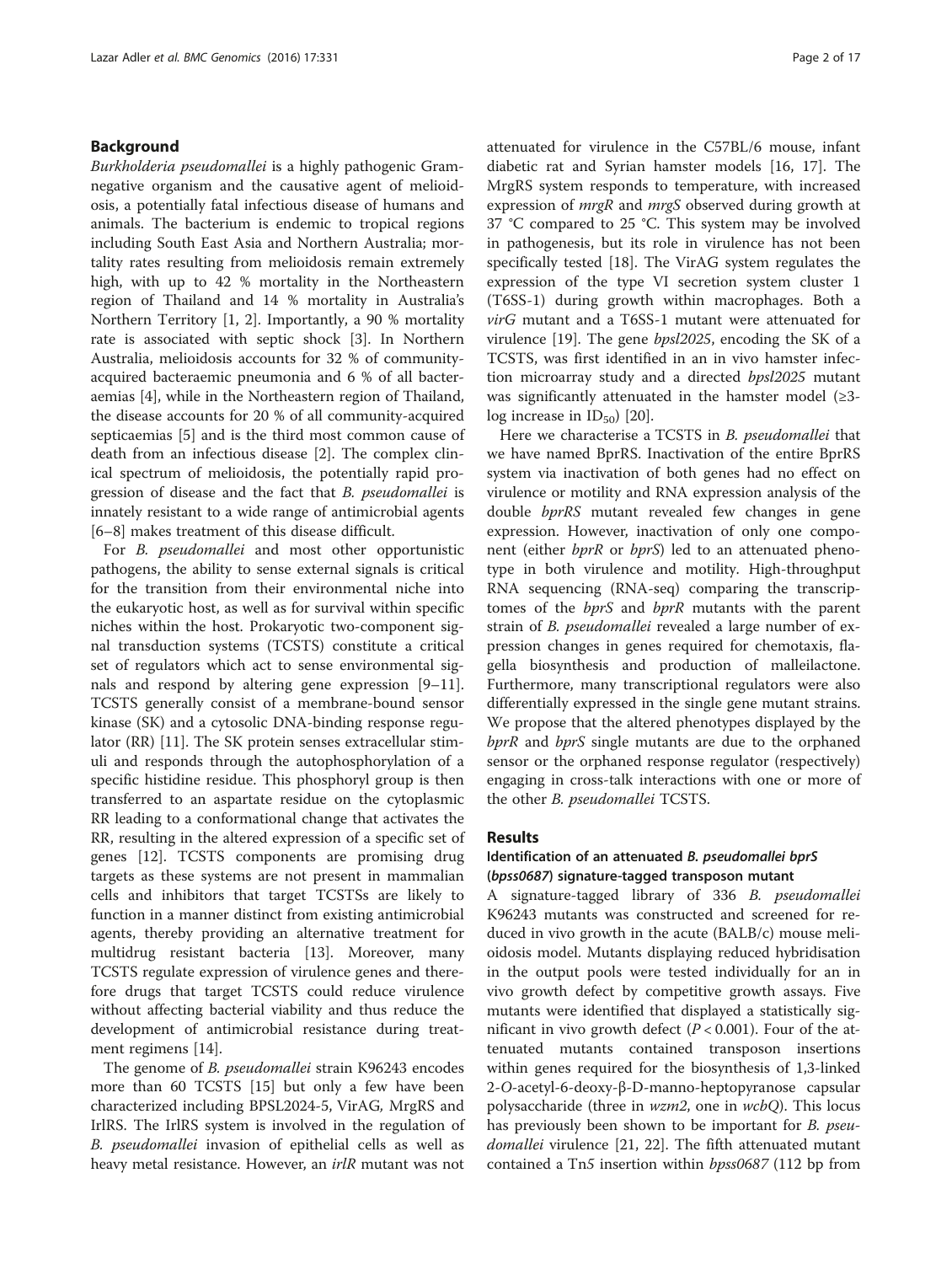<span id="page-2-0"></span>the 3' end) and this mutant was designated bprS::Tn5 (Fig. 1a). The presence of a single transposon insertion in this mutant was confirmed by Southern blot analysis (data not shown). The  $ID_{50}$  of the B. pseudomallei parent strain K96243 and the bprS::Tn5 mutant was determined in groups of five BALB/c mice following inoculation via the intranasal (i.n.) or intraperitoneal (i.p.) routes of infection. For the i.n. route of infection, the ID<sub>50</sub> of the *bprS*::Tn5 mutant was  $>1.3 \times 10^7$  CFU while the parent strain K96243 was <1.2  $\times$  10<sup>4</sup> CFU. For the i.p. route of infection, the  $ID_{50}$  of the  $bprS::Tn5$  mutant was  $>1.6 \times 10^4$  CFU compared with  $<1.2 \times 10^3$  CFU for the parent strain K96243. Therefore, the bprS::Tn5 mutant was attenuated for virulence via both infection routes in BALB/c mice. Importantly, the bprS::Tn5 mutant displayed normal in vitro growth in both rich medium (2YT) and minimal medium (M9) indicating that the attenuated phenotype was not due to a general growth defect (data not shown).

Bioinformatic analysis of BPSS0687 revealed that the predicted protein sequence displayed significant amino acid identity to a number of characterised histidine kinases, including QseC from Pseudomonas spp. (92 % coverage, 39 % identity). Several conserved amino acid domains were identified within the predicted SK, including a catalytic histidine kinase-like ATPase, C-terminal domain (HATPase\_c), a histidine kinase A domain (HisKA), a HAMP (histidine kinases, adenylyl cyclases, methyl-accepting chemotaxis proteins, and phosphatases) signal transduction domain and two transmembrane regions flanking the predicted stimulus-specific

region (Fig. 1a). Located immediately upstream of the histidine kinase gene was a gene encoding a protein with receiver and effector domains typical of a RR (bpss0688). RT-PCR using primers that spanned the two genes indicated that bpss0687 and bpss0688 were co-transcribed (data not shown). Together these data indicate that bpss0687 and bpss0688 encode a cognate TCSTS pair named BprRS.

#### Generation of directed bprS, bprR and bprRS mutants and associated virulence studies

To confirm that inactivation of bprS led to an attenuated phenotype, a directed bprS mutant was constructed using double-crossover insertional mutagenesis (Fig. 1a). We first compared the growth of the parent strain K96243 and the mutant in BALB/c mice using competitive growth assays. The bprS mutant displayed normal in vitro growth (data not shown) but the in vivo competitive index of the  $bprS$  mutant was  $0.094 \pm 0.08$ , indicative of an approximately 10-fold reduced growth rate in vivo compared to the parent strain. The attenuated phenotype was then confirmed using virulence trials in BALB/ c mice (Fig. [2\)](#page-3-0). Mice infected with the parent strain K96243 displayed signs of illness by 28–50 h (days 2–3) and eight of the nine mice were euthanized by 190 h (day 8) after infection. In contrast, the survival rate in the group infected with the *bprS* mutant was significantly increased (Fisher's exact test;  $P = 0.015$ ), with only two mice developing late stage signs of infection and required euthanasia after 190 h.



proteins, and phosphatases) signal transduction domain, the HisKA (histidine kinase A) dimerization/phosphoacceptor domain and the HATPase\_c (histidine kinase-like ATPase catalytic) domain. The relative position of the insertion in each of the single mutants is shown below the gene schematic. Panel **b**, schematic representation of the regions remaining in each gene and the relative position of the tetracycline gene cassette in the bprRS double mutant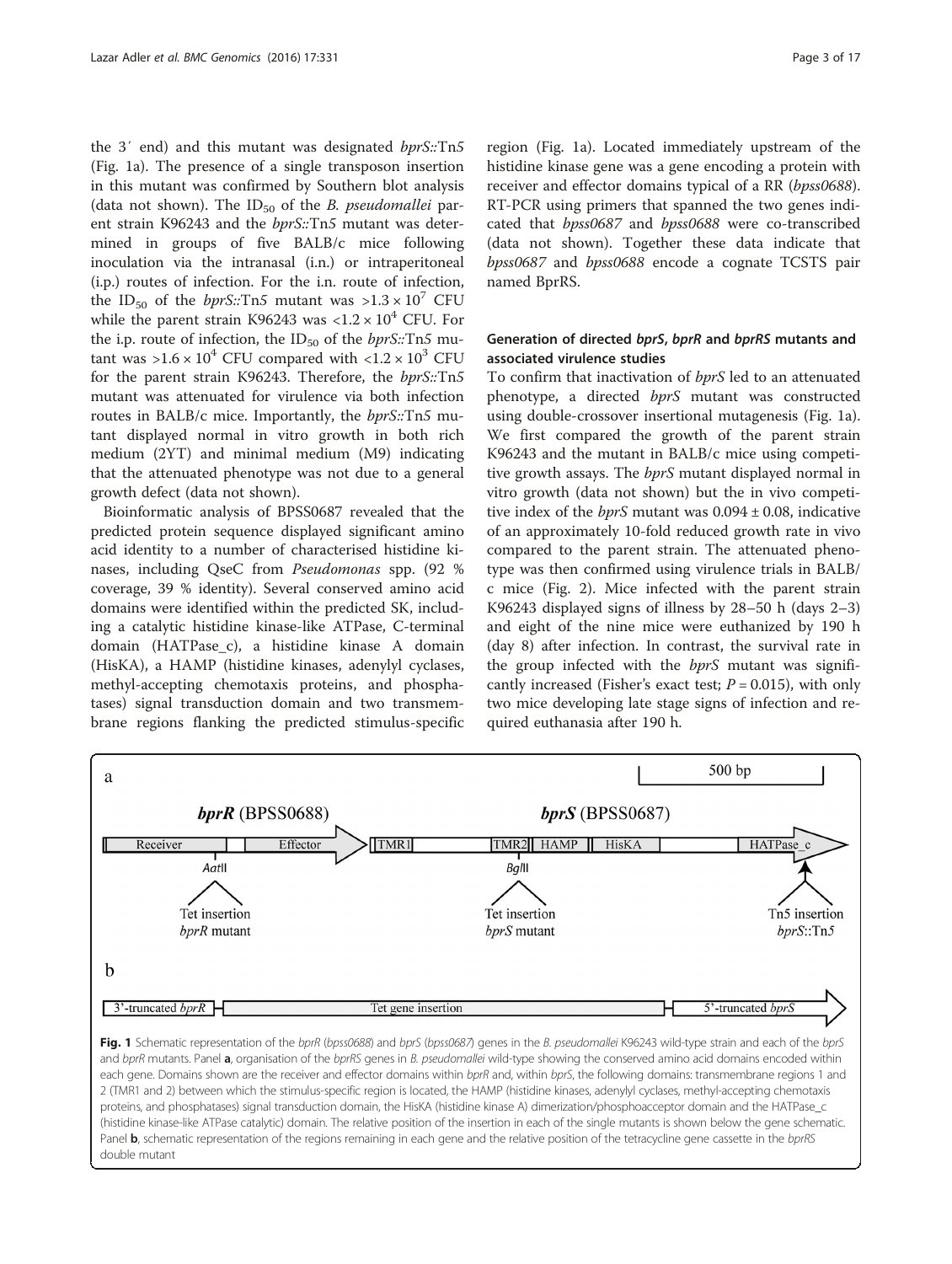

#### Transcriptomic analyses of the bprRS double mutant

TCSTS are critical regulators of bacterial gene expression. To understand why the bprRS mutant was not attenuated for virulence, while the single bprR and bprS mutants were, we analysed the transcriptomes of all

three mutant strains and the wild-type strain. Firstly, to identify the genes controlled by the BprRS system we compared the transcriptomes of the bprRS double mutant and the parent strain, K96243. In total, only nine genes were differentially expressed (five with increased and four with decreased expression) in the bprRS double mutant (Table 1). Both the truncated bprR and bprS gene fragments showed increased expression, suggesting that the BprRS TCSTS likely regulates its own expression. Two genes, bpss0686 and bpss0686a, located immediately upstream of the bprRS TCSTS genes but transcribed from the other strand, showed increased expression in the bprRS double mutant (Table 1); these genes were also identified as differentially expressed in the bprS single mutant (Table [2](#page-4-0)). Bioinformatic analyses of bpss0686a revealed no additional information on the open reading frame and analysis of the RNA-seq data revealed that only a single sequence read of the 13 million sequence reads generated from the parent strain (K96243) matched this region, indicating that bpss0686a may not encode a functional protein, or it is not expressed under the conditions used for bacterial growth. Bioinformatic analysis of bpss0686 revealed that it encoded a putative enzyme belonging to the flavinutilizing monoxygenase super family and the nitrilotriacetate monoxgenase sub-family. Moreover, the encoded protein had 65 % identity (96 % coverage) to the 5, 10 methylene tetrahydromethanopterin reductase in Methylobacterium extorquens that is required for one carbon metabolism [\[23](#page-16-0)]. Five phage-associated genes were also differentially expressed in the bprRS double mutant; four of these showed decreased expression and one, encoding a phage membrane protein (bpss1087), showed increased expression. Three of the phage genes, bpss1087 and bpss1066 (encoding a predicted phage terminase/endonuclease subunits), and bpss1072 (encoding a protein of

Table 1 Genes with differential expression in the bprRS double mutant compared to expression in the wild-type parent strain Locus tag Gene product/description but and the state of the course of the barr borr borr being the Gene of the B

|                  | Increased expression in bprRS double mutant relative to wild-type expression |         |          |
|------------------|------------------------------------------------------------------------------|---------|----------|
| <b>BPSS0686</b>  | putative 5, 10-methylenetetrahydro-methanopterin reductase                   | 3.36    | 3.21E-07 |
| <b>BPSS0686a</b> | protein of unknown function                                                  | 5.63    | 7.35E-05 |
| <b>BPSS0687</b>  | BprS-sensor kinase protein                                                   | 4.34    | 1.67E-07 |
| <b>BPSS0688</b>  | BprR-response regulator protein                                              | 2.07    | 1.31E-05 |
| <b>BPSS1087</b>  | phage membrane protein                                                       | 1.13    | 3.41E-03 |
|                  | Decreased expression in bprRS double mutant relative to wild-type expression |         |          |
| <b>BPSL0145</b>  | protein of unknown function with ATPase domain, putative phage-encoded       | $-5.17$ | 1.17E-04 |
| BPSI 0146        | membrane protein                                                             | $-3.48$ | 9.28E-06 |
| BPSS1066         | phage terminase, endonuclease subunit                                        | $-3.62$ | 2.86E-03 |
| <b>BPSS1072</b>  | phage-acquired protein                                                       | $-4.89$ | 9.28E-06 |
|                  |                                                                              |         |          |

Genes were identified as differentially expressed if they showed >2-fold expression change (log<sub>2</sub> > 1.0 or log<sub>2</sub> < -1.0) compared to the wild-type strain with a False Discovery Rate (FDR) of <0.01

<span id="page-3-0"></span>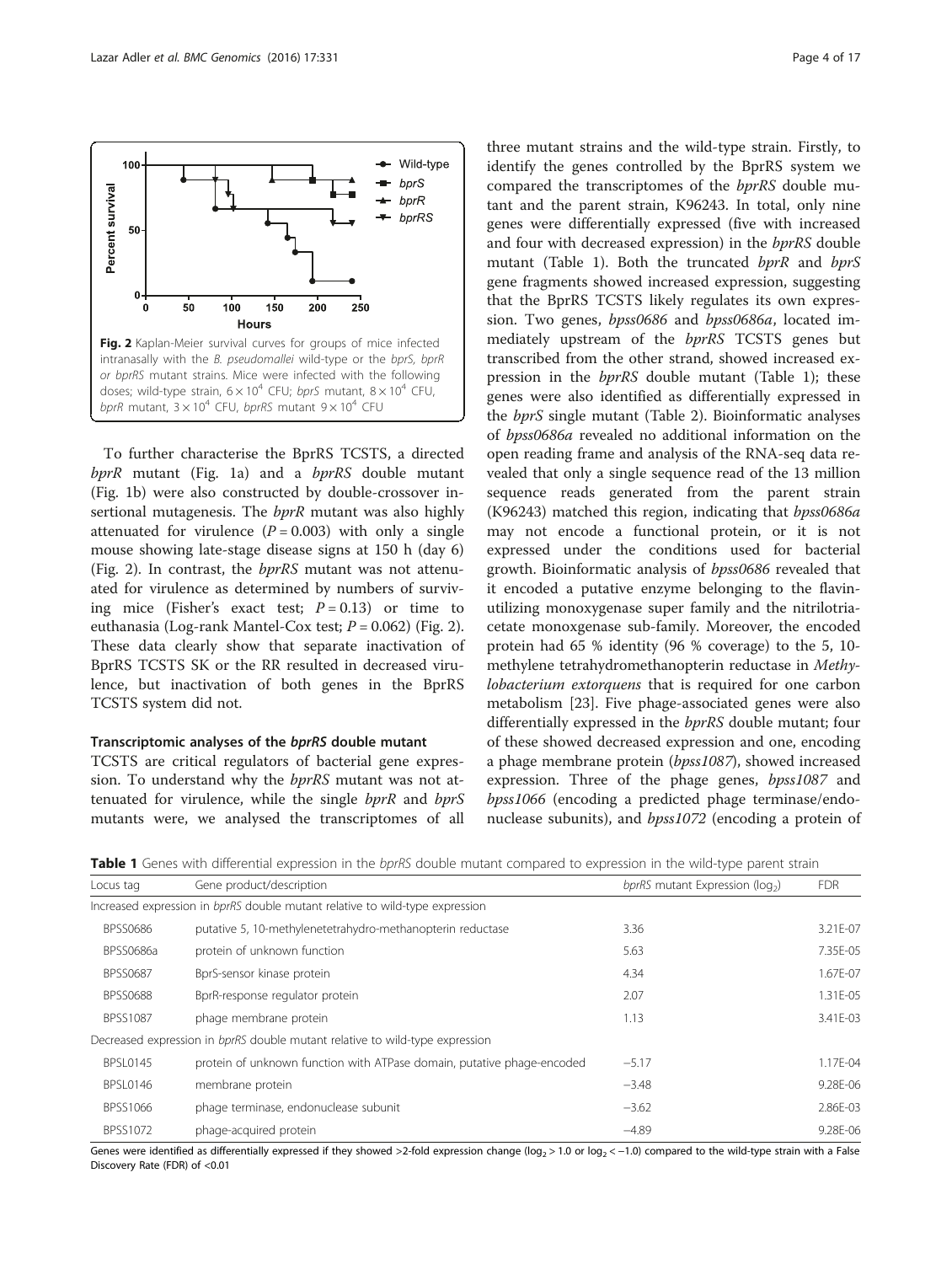#### <span id="page-4-0"></span>Table 2 Genes with increased expression in either the bprR and/or bprS single mutants

|                 |              | <b>TWAIG</b> A GUILD MILITING CODE CAPIC DIGIT IN CITIEL THE OPIN GITCH OF OPID DINGITED |                                      |          |                                             |                    |
|-----------------|--------------|------------------------------------------------------------------------------------------|--------------------------------------|----------|---------------------------------------------|--------------------|
| Locus tag       | Gene<br>name | Description                                                                              | bprS mutant<br>Expression ( $log2$ ) | bprS     | bprR mutant<br>mutant FDR Expression (log2) | bprR<br>mutant FDR |
| <b>BPSL0026</b> | fliL         | flagellar basal body-associated protein FliL                                             | 2.09                                 | 8.28E-03 | 1.82#                                       | 1.52E-02           |
| <b>BPSL0028</b> | fliN         | flagellar motor switch protein                                                           | 2.25                                 | 5.34E-03 | 1.94                                        | 9.47E-03           |
| <b>BPSL0031</b> | fliQ         | flagellar biosynthesis protein                                                           | 2.15                                 | 5.34E-03 | 1.93#                                       | 1.08E-02           |
| <b>BPSL0067</b> |              | protein of unknown function                                                              | 2.54                                 | 2.16E-05 | 2.30                                        | 2.20E-05           |
| <b>BPSL0068</b> |              | putative lipoprotein                                                                     | 2.46                                 | 2.16E-05 | 2.30                                        | 2.11E-05           |
| BPSL0069        |              | putative anti-sigma factor                                                               | 1.02                                 | 4.78E-03 | 0.89                                        | 1.09E-02           |
| <b>BPSL0071</b> |              | putative catalase                                                                        | 1.31                                 | 4.26E-03 | 1.47                                        | 2.44E-03           |
| <b>BPSL0225</b> |              | putative flagellar hook-length control protein                                           | 1.76                                 | 1.24E-03 | 1.24                                        | $6.62E-03$         |
| BPSL0226        | fliJ         | flagellar fliJ protein                                                                   | 1.87                                 | 1.75E-03 | 1.34#                                       | 1.09E-02           |
| <b>BPSL0227</b> | flil         | flagellum-specific ATP synthase                                                          | 1.94                                 | 5.34E-03 | 1.54#                                       | 1.32E-02           |
| <b>BPSL0228</b> | fliH         | flagellar assembly protein H                                                             | 2.04                                 | 8.43E-03 | 1.69#                                       | 1.69E-02           |
| BPSL0230        | fliF         | flagellar MS-ring protein                                                                | 2.14                                 | 8.20E-03 | 1.75#                                       | 1.64E-02           |
| <b>BPSL0231</b> | fliE         | flagellar hook-basal body complex protein                                                | 1.81                                 | 8.84E-03 | 1.39#                                       | 2.52E-02           |
| <b>BPSL0269</b> | flgA         | flagellar basal body P-ring biosynthesis protein FlgA                                    | 2.09                                 | 2.38E-03 | 1.58#                                       | 1.08E-02           |
| BPSL0271        | flgC         | flagellar basal body rod protein FlgC                                                    | 2.20                                 | 6.66E-03 | 1.75#                                       | 1.52E-02           |
| <b>BPSL0272</b> | flqD         | flagellar basal body rod modification protein                                            | 2.12                                 | 7.33E-03 | 1.76#                                       | 1.43E-02           |
| BPSL0273        | flqE         | flagellar hook protein FlgE                                                              | 1.88                                 | 3.02E-03 | 1.39#                                       | 1.22E-02           |
| <b>BPSL0274</b> | flqF         | flagellar basal body rod protein FlgF                                                    | 1.79                                 | 4.69E-03 | 1.29#                                       | 1.66E-02           |
| <b>BPSL0275</b> | flgG         | flagellar basal body rod protein FlgG                                                    | 1.92                                 | 5.66E-03 | 1.43#                                       | 1.64E-02           |
| BPSL0276        | flqH         | flagellar basal body L-ring protein                                                      | 1.88                                 | 2.96E-03 | 1.44#                                       | 1.03E-02           |
| BPSL0278        | flqJ         | flagellar rod assembly protein/muramidase FlgJ                                           | 1.83                                 | 4.51E-03 | 1.27#                                       | 1.87E-02           |
| <b>BPSL0403</b> |              | mce related protein                                                                      | 1.19                                 | 1.26E-03 | 1.22                                        | 7.78E-04           |
| <b>BPSL0812</b> | bpeR         | TetR family regulatory protein                                                           | 1.09                                 | 7.33E-03 | 1.08                                        | 8.20E-03           |
| <b>BPSL0814</b> | bpeA         | RND family acriflavine resistance protein A<br>precursor                                 | 1.65                                 | 2.23E-03 | 1.56                                        | 2.22E-03           |
| <b>BPSL0815</b> | bpeB         | RND family acriflavine resistance protein                                                | 1.84                                 | 7.63E-03 | 1.79                                        | 7.22E-03           |
| <b>BPSL1053</b> |              | putative lipoprotein                                                                     | 0.48                                 | 3.05E-01 | 1.50                                        | 5.74E-03           |
| <b>BPSL1112</b> |              | putative lipoprotein                                                                     | 1.54                                 | 1.55E-03 | 1.24                                        | 6.71E-03           |
| <b>BPSL1184</b> |              | putative sugar-related transport, membrane protein                                       | 1.01                                 | 6.70E-03 | 0.88                                        | 1.37E-02           |
| <b>BPSL1185</b> |              | protein of unknown function                                                              | 3.95                                 | 3.83E-05 | 4.04                                        | 2.11E-05           |
| <b>BPSL1202</b> |              | putative transport-related membrane protein                                              | 0.61                                 | 8.41E-02 | 1.93                                        | 2.32E-04           |
| <b>BPSL1203</b> |              | putative carbonic anhydrase                                                              | 0.63                                 | 6.17E-02 | 2.03                                        | 9.28E-05           |
| <b>BPSL1254</b> |              | protein of unknown function                                                              | 1.59                                 | 4.26E-03 | 1.75                                        | 2.10E-03           |
| <b>BPSL1289</b> | osmB         | osmotically inducible lipoprotein B precursor                                            | 0.72                                 | 3.89E-02 | 1.66                                        | 2.80E-04           |
| <b>BPSL1387</b> |              | protein of unknown function                                                              | 1.09                                 | 1.34E-03 | 0.77                                        | 8.20E-03           |
| <b>BPSL1563</b> |              | putative membrane protein of unknown<br>function                                         | 1.22                                 | 5.17E-04 | 1.68                                        | 4.16E-05           |
| <b>BPSL1564</b> |              | putative transcriptional regulatory protein                                              | 0.50                                 | 1.17E-01 | 1.37                                        | 9.39E-04           |
| <b>BPSL1598</b> |              | putative transport-related, membrane protein                                             | 0.28                                 | 3.17E-01 | 1.59                                        | 1.66E-04           |
| <b>BPSL1829</b> |              | putative methyl-accepting chemotaxis protein                                             | 1.98                                 | 4.26E-03 | 1.34#                                       | 1.89E-02           |
| <b>BPSL1872</b> |              | putative N-acetylmuramoyl-L-alanine amidase                                              | 1.07#                                | 3.99E-02 | 1.47                                        | 9.64E-03           |
| <b>BPSL1931</b> |              | protein of unknown function                                                              | 0.83                                 | 2.35E-02 | 1.01                                        | 9.10E-03           |
| BPSL2011        |              | putative osmosis-related lipoprotein                                                     | $-0.35$                              | 2.54E-01 | 1.08                                        | 2.78E-03           |
| <b>BPSL2016</b> |              | protein of unknown function                                                              | 0.78                                 | 5.21E-02 | 1.30                                        | 5.35E-03           |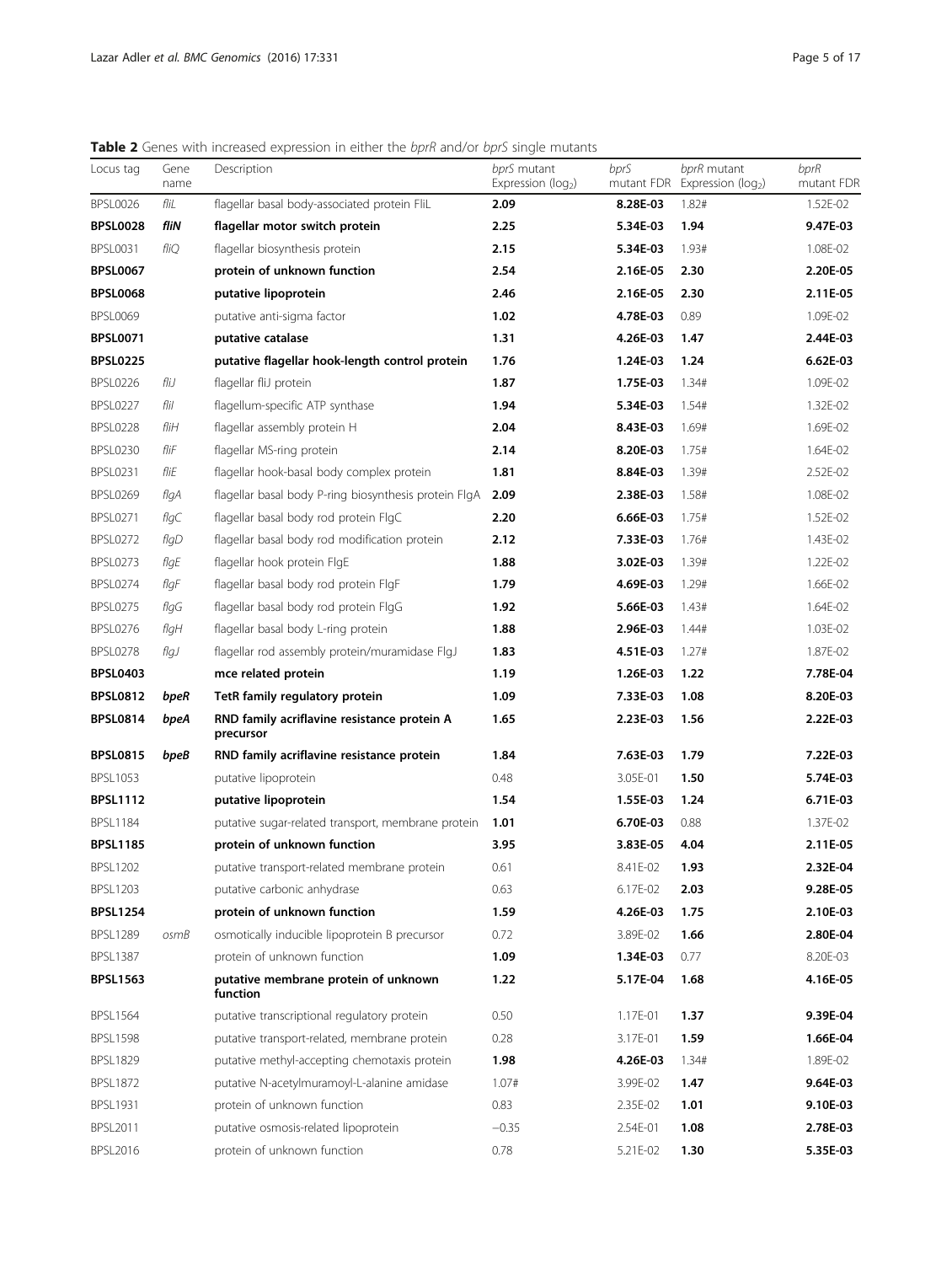Table 2 Genes with increased expression in either the bprR and/or bprS single mutants (Continued)

| <b>BPSL2017</b>  |      | di-haem cytochrome c peroxidase               | 0.67  | 1.09E-01 | 1.38  | 5.35E-03 |
|------------------|------|-----------------------------------------------|-------|----------|-------|----------|
| <b>BPSL2193</b>  |      | protein of unknown function                   | 0.90  | 7.52E-03 | 1.12  | 2.10E-03 |
| <b>BPSL2282</b>  |      | protein of unknown function                   | 0.62  | 6.86E-02 | 1.97  | 1.20E-04 |
| <b>BPSL2396</b>  |      | protein of unknown function                   | 1.27  | 7.30E-03 | 1.30  | 5.74E-03 |
| <b>BPSL2397</b>  |      | protein of unknown function                   | 1.46  | 2.48E-03 | 1.25  | 5.30E-03 |
| <b>BPSL2398</b>  |      | protein of unknown function                   | 1.12# | 1.09E-02 | 1.18  | 7.39E-03 |
| <b>BPSL2399</b>  |      | putative glycosyltransferase                  | 1.36  | 1.55E-03 | 1.19  | 2.72E-03 |
| <b>BPSL2409</b>  |      | ABC transporter ATP binding protein           | 0.85  | 2.82E-02 | 1.09  | 8.00E-03 |
| <b>BPSL2466</b>  |      | protein of unknown function                   | 0.76  | 1.43E-02 | 2.03  | 2.30E-05 |
| <b>BPSL2482</b>  |      | peptidase                                     | 1.25  | 2.38E-03 | 1.32  | 1.27E-03 |
| <b>BPSL2483</b>  |      | ribosome-associated GTPase                    | 0.97  | 5.86E-03 | 1.01  | 4.35E-03 |
| <b>BPSL3254B</b> |      | protein of unknown function                   | 1.63  | 1.22E-03 | 1.94  | 2.75E-04 |
| <b>BPSL3291</b>  | fliA | flagellar biosynthesis sigma factor           | 1.86  | 2.45E-03 | 1.50  | 6.41E-03 |
| <b>BPSL3292</b>  | flhG | flagellar biosynthesis protein FlhG           | 2.21  | 3.79E-03 | 1.74# | 1.08E-02 |
| <b>BPSL3293</b>  | flhF | flagellar biosynthesis regulator FlhF         | 2.23  | 1.83E-03 | 1.75  | 5.35E-03 |
| <b>BPSL3294</b>  | flhA | flagellar biosynthesis protein FlhA           | 2.09  | 7.89E-03 | 1.67# | 1.66E-02 |
| <b>BPSL3323</b>  |      | putative transferase                          | 1.55  | 8.43E-03 | 1.13# | 2.51E-02 |
| <b>BPSL3324</b>  |      | putative keto/oxo acyl-ACP synthase           | 1.51  | 7.17E-03 | 0.98  | 3.22E-02 |
| <b>BPSL3326</b>  |      | putative keto/oxo acyl-ACP synthase           | 1.78  | 8.43E-03 | 1.39# | 1.99E-02 |
| <b>BPSL3327</b>  |      | putative short chain dehydrogenase            | 1.74  | 3.62E-03 | 1.26# | 1.52E-02 |
| <b>BPSL3329</b>  |      | Rieske (2Fe-2S) domain-containing protein     | 1.31  | 7.21E-03 | 0.95  | 2.29E-02 |
| BPSS0215         | tar  | methyl-accepting chemotaxis protein           | 1.70  | 6.71E-03 | 1.35# | 1.58E-02 |
| BPSS0216         |      | putative membrane protein of unknown function | 1.12  | 4.45E-03 | 0.82  | 1.97E-02 |
| <b>BPSS0223</b>  |      | protein of unknown function                   | 0.82  | 8.44E-03 | 1.44  | 2.34E-04 |
| <b>BPSS0236</b>  | ltaE | L-allo-threonine aldolase                     | 0.96  | 2.09E-02 | 1.20  | 6.20E-03 |
| <b>BPSS0264</b>  |      | protein of unknown function                   | 1.02# | 2.56E-02 | 1.36  | 6.20E-03 |
| <b>BPSS0298</b>  |      | transport related membrane protein            | 1.60  | 1.36E-03 | 1.07# | 1.37E-02 |
| <b>BPSS0299</b>  | malM | fatty-acid CoA ligase                         | 2.20  | 8.23E-03 | 1.63# | 2.27E-02 |
| <b>BPSS0300</b>  | malL | malonyl CoA-acyl carrier protein              | 2.29  | 2.38E-03 | 1.60# | 1.17E-02 |
| <b>BPSS0301</b>  | malK | protein of unknown function                   | 2.24  | 1.91E-03 | 1.60  | 9.10E-03 |
| <b>BPSS0302</b>  | malJ | fatty acid biosynthesis-related CoA ligase    | 2.30  | 2.96E-03 | 1.66# | 1.29E-02 |
| <b>BPSS0303</b>  | mall | diaminopimelate decarboxylase                 | 2.39  | 8.17E-04 | 1.81  | 2.78E-03 |
| <b>BPSS0304</b>  | malH | protein of unknown function                   | 2.60  | 3.60E-04 | 1.93  | 1.38E-03 |
| <b>BPSS0305</b>  | malG | ketol-acid reductoisomerase                   | 2.51  | 3.20E-04 | 1.95  | 9.39E-04 |
| <b>BPSS0306</b>  | malF | multifunctional polyketide-peptide syntase    | 2.67  | 5.32E-04 | 2.14  | 1.38E-03 |
| <b>BPSS0307</b>  | malE | gamma-aminobutyraldehyde dehydrogenase        | 2.81  | 1.53E-04 | 2.35  | 2.60E-04 |
| <b>BPSS0308</b>  | malD | protein of unknown function                   | 2.75  | 1.55E-04 | 2.23  | 3.46E-04 |
| <b>BPSS0309</b>  | malC | peptide synthase regulatory protein           | 2.89  | 8.78E-05 | 2.33  | 2.10E-04 |
| <b>BPSS0310</b>  | malB | protein of unknown function                   | 2.98  | 1.53E-04 | 2.62  | 2.20E-04 |
| BPSS0311         | malA | multifunctional polyketide-peptide syntase    | 3.10  | 5.17E-04 | 2.87  | 4.96E-04 |
| <b>BPSS0312</b>  | malR | LuxR family transcriptional regulator         | 1.47  | 6.27E-04 | 1.12  | 2.72E-03 |
| BPSS0317         |      | monooxygenase                                 | 1.54  | 1.55E-03 | 2.38  | 6.99E-05 |
| BPSS0325         |      | putative membrane protein of unknown function | 0.32  | 2.91E-01 | 1.07  | 3.74E-03 |
| <b>BPSS0337</b>  |      | protein of unknown function                   | 1.38  | 1.24E-03 | 1.91  | 1.20E-04 |
| BPSS0623         |      | outer membrane efflux protein                 | 2.09  | 5.17E-04 | 2.27  | 2.10E-04 |
|                  |      |                                               |       |          |       |          |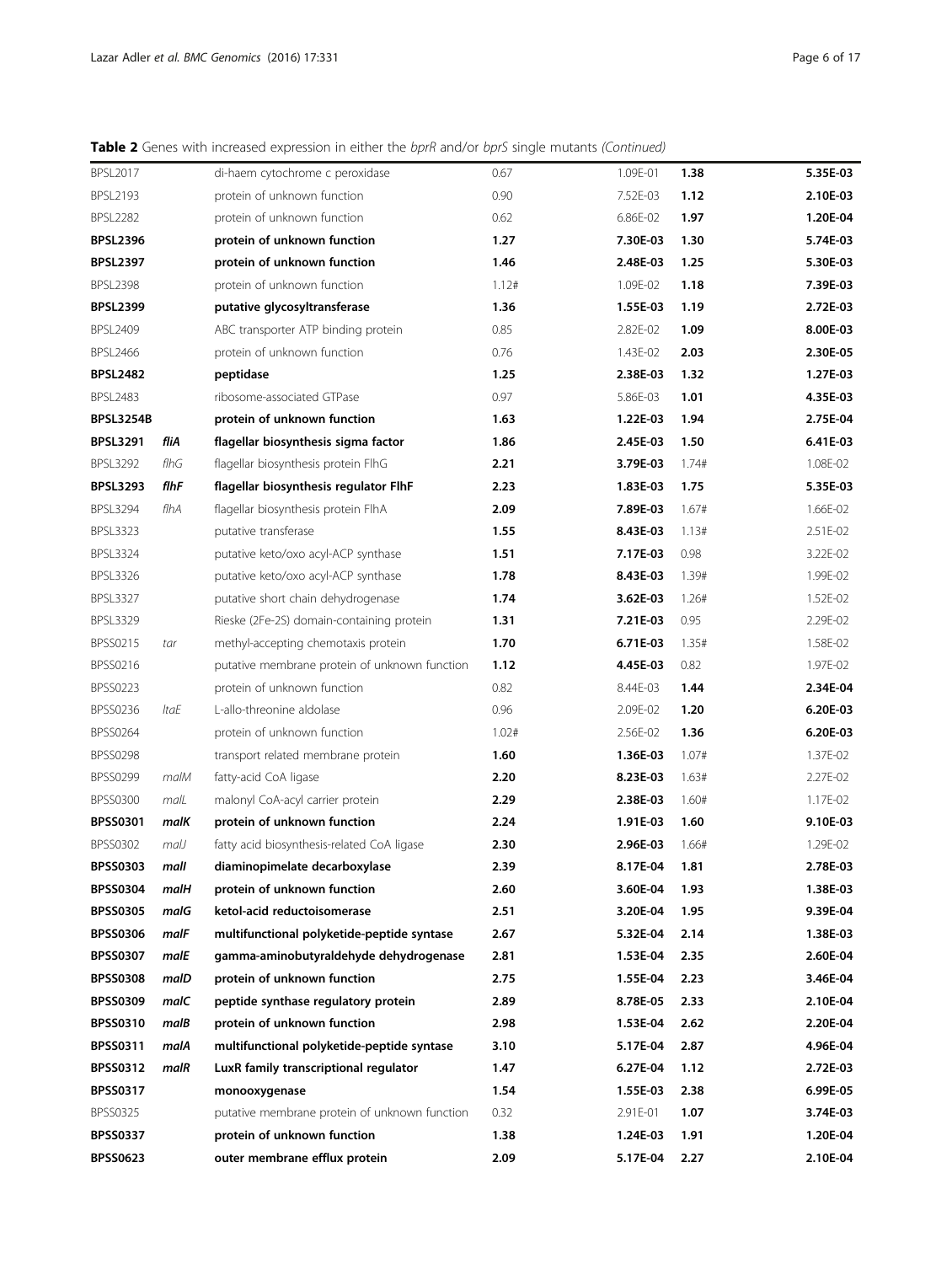| Table 2 Genes with increased expression in either the bprR and/or bprS single mutants (Continued) |  |  |
|---------------------------------------------------------------------------------------------------|--|--|

| <b>BPSS0624</b>        | тасВ | macrolide-specific ABC-type efflux carrier                      | 1.95  | 1.61E-03 | 2.22    | 4.96E-04 |
|------------------------|------|-----------------------------------------------------------------|-------|----------|---------|----------|
| <b>BPSS0625</b>        |      | drug-efflux protein                                             | 1.97  | 6.27E-04 | 2.15    | 2.33E-04 |
| <b>BPSS0685</b>        |      | protein of unknown function                                     | 1.21  | 6.63E-04 | 0.89    | 5.35E-03 |
| BPSS0686ª              |      | Predicted 5,10-methylene tetrahydromethanopterin<br>reductase   | 3.39  | 1.14E-07 | 0.35    | 1.71E-01 |
| BPSS0686a <sup>d</sup> |      | protein of unknown function                                     | 5.16  | 8.78E-05 | $-0.47$ | 5.88E-01 |
| <b>BPSS0687</b>        |      | sensor kinase protein                                           | 5.89  | 7.90E-09 | 1.46    | 2.89E-04 |
| <b>BPSS0688</b> ª      |      | response regulator protein                                      | 4.56  | 9.34E-09 | 4.70    | 7.98E-09 |
| <b>BPSS0689</b>        |      | protein of unknown function                                     | 7.12  | 7.90E-09 | 7.78    | 5.57E-09 |
| <b>BPSS0690</b>        |      | protein of unknown function                                     | 6.45  | 1.06E-08 | 6.49    | 9.89E-09 |
| <b>BPSS0692</b>        |      | fumarylacetoacetate (FAA) hydrolase family<br>protein           | 2.26  | 1.55E-04 | 2.16    | 2.10E-04 |
| <b>BPSS0693</b>        |      | fumarylacetoacetate (FAA) hydrolase family<br>protein           | 2.07  | 1.53E-04 | 1.88    | 2.10E-04 |
| <b>BPSS0694</b>        | hpcC | 5-carboxymethyl-2-hydroxymuconate<br>semialdehyde dehydrogenase | 2.14  | 2.48E-05 | 2.18    | 1.82E-05 |
| <b>BPSS0695</b>        | hpcB | 3,4-dihydroxyphenylacetate 2,3-dioxygenase                      | 1.81  | 8.07E-05 | 1.84    | 4.84E-05 |
| <b>BPSS0696</b>        | hpcD | 5-carboxymethyl-2-hydroxymuconate delta-<br>isomerase           | 2.19  | 1.53E-04 | 1.98    | 2.44E-04 |
| <b>BPSS0697</b>        | hpcG | 2-oxo-hepta-3-ene-1,7-dioic acid hydratase                      | 1.85  | 2.01E-04 | 1.89    | 1.69E-04 |
| <b>BPSS0698</b>        | hpcH | 2,4-dihydroxyhept-2-ene-1,7-dioic acid aldolase                 | 2.01  | 1.55E-04 | 1.99    | 1.67E-04 |
| <b>BPSS0724</b>        |      | protein of unknown function                                     | 0.83  | 7.33E-03 | 1.09    | 1.38E-03 |
| <b>BPSS0755</b>        |      | LysR family regulatory protein                                  | 0.57  | 3.11E-02 | 1.03    | 1.23E-03 |
| BPSS0796A              |      | H-NS-like protein                                               | 1.71  | 2.38E-03 | 4.39    | 1.27E-06 |
| <b>BPSS0797</b>        |      | IclR family regulatory protein                                  | 1.03  | 6.40E-02 | 3.95    | 1.96E-05 |
| <b>BPSS0798</b>        |      | protein of unknown function                                     | 0.68  | 1.60E-01 | 3.35    | 2.11E-05 |
| <b>BPSS0799</b>        |      | diguanylate phosphodiesterase                                   | 1.04  | 9.65E-03 | 4.48    | 1.31E-07 |
| <b>BPSS0828</b>        |      | protein of unknown function                                     | 0.82  | 3.54E-02 | 1.21    | 5.35E-03 |
| <b>BPSS0852</b>        |      | inosine-uridine preferring nucleoside hydrolase                 | 1.60  | 6.57E-03 | 1.74    | 3.49E-03 |
| <b>BPSS0941</b>        |      | protein of unknown function                                     | 1.07  | 8.73E-03 | 1.33    | 2.78E-03 |
| <b>BPSS0946</b>        | penA | beta-lactamase precursor                                        | 1.94  | 2.38E-03 | 2.65    | 2.44E-04 |
| <b>BPSS1038</b>        |      | protein of unknown function                                     | 0.04  | 9.47E-01 | 1.66    | 5.01E-03 |
| <b>BPSS1239</b>        |      | peptidase                                                       | 0.33  | 6.92E-01 | 2.76    | 2.53E-03 |
| BPSS1250               |      | acetylpolyamine aminohydrolase                                  | 0.95  | 2.14E-02 | 1.10    | 9.81E-03 |
| <b>BPSS1275</b>        |      | RNA polymerase sigma factor                                     | 1.25  | 7.92E-03 | 1.51    | 2.99E-03 |
| BPSS1296               |      | O-methyltransferase-like protein                                | 0.88  | 1.11E-02 | 1.05    | 4.84E-03 |
| <b>BPSS1553</b>        | bprP | <b>Transcriptional regulator</b>                                | 1.57  | 2.04E-03 | 1.19    | 8.84E-03 |
| <b>BPSS1554</b>        | bprQ | Protein associated with bprP                                    | 1.43  | 1.28E-03 | 1.31    | 2.27E-03 |
| <b>BPSS1862</b>        |      | ABC transport system, ATP-binding protein                       | 1.70  | 8.43E-03 | 1.71    | 7.39E-03 |
| BPSS1866               |      | lipoprotein                                                     | 0.21  | 5.80E-01 | 1.44    | 2.10E-03 |
| BPSS1867               |      | protein of unknown function                                     | 1.42# | 1.21E-02 | 2.20    | 9.10E-04 |
| <b>BPSS1980</b>        |      | protein of unknown function                                     | 0.66  | 1.61E-02 | 1.31    | 2.44E-04 |
| BPSS1996               |      | protein of unknown function                                     | 1.13  | 8.44E-02 | 2.84    | 8.95E-04 |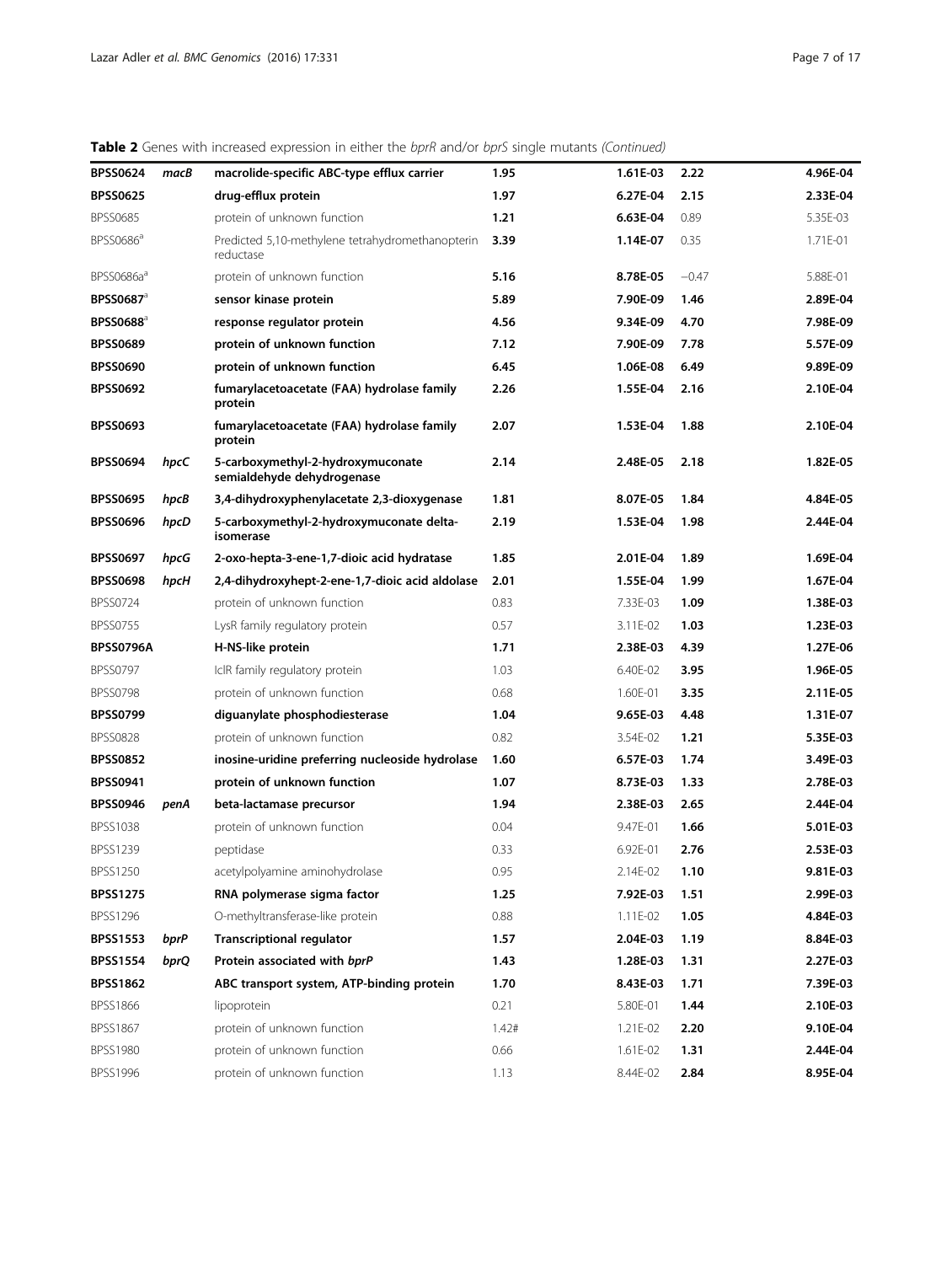| <b>BPSS2308</b> | protein of unknown function | 1.01 | 1.26E-03 | - 1.97 | 1.14E-05 |
|-----------------|-----------------------------|------|----------|--------|----------|
| BPSS2307        | amidase                     | 0.61 | 1.05F-01 | - 1.47 | 1.92E-03 |
| BPSS2162        | protein of unknown function | 0.42 | 5.50F-01 | -2.13  | 6.14E-03 |
|                 |                             |      |          |        |          |

Table 2 Genes with increased expression in either the bprR and/or bprS single mutants (Continued)

Genes were identified as differentially expressed if they showed >2-fold expression change ( $log_2$  > 1.0) compared to the wild-type strain with a False Discovery Rate (FDR) of <0.01. All significant gene expression changes are shown in bold and the locus tag, gene name and description are shown in bold when significant expression changes were observed for both mutants

<sup>a</sup> Increased RNA expression also observed in the *bprRS* double mutant (Table [1\)](#page-3-0)<sup>#</sup>Genes showing increased expression of  $>$ 2 fold with a FDP of  $>$ 0.01 and  $\leq$ 0.01

Genes showing increased expression of >2-fold with a FDR of >0.01 and <0.05

unknown function), are located on chromosome 2 within a predicted prophage. The remaining two genes differentially expressed in the bprRS double mutant encoded a predicted ATPase (bpsl0145) and a phage membrane protein (bpsl0146) that were within a large region on chromosome 1 also containing a predicted prophage.

#### Transcriptomic analyses of the bprS, bprR single gene mutants

In order to identify gene expression changes that resulted from perturbation of the BprRS system via inactivation of bprS, encoding the SK, or bprR, encoding the RR, we compared the transcriptomes of the bprS and bprR mutants with the wild-type strain. A total of 170 genes were differentially expressed in one or both of the single mutants and 57 genes showed increased expression and 16 reduced expression (≥2-fold change in expression at FDR  $\langle 0.01 \rangle$  in both the *bprS* mutant and the bprR mutants (Fig. 3, Tables [2](#page-4-0) and [3\)](#page-8-0); thus, these gene lists show a high degree of similarity (Fisher's exact



mutant showing increased expression (>2-fold) with a more relaxed

FDR of <0.05 are shown in brackets

test;  $P < 0.001$ ). Moreover, when a slightly less stringent FDR of <0.05 was applied to the initial gene list generated, 103 of the 171 genes identified were differentially expressed in both the bprS mutant and the bprR mutant (87 increased and 16 decreased) (Fig. 3, Tables [2](#page-4-0) and [3](#page-8-0)). Genes identified with increased expression in the bprS and bprR single mutants included many involved in the production of secondary metabolites; bpsl3323-3329 and bpss0689-0690 involved in fatty acid biosynthesis, bpss0692-0698 involved in the degradation of aromatic compounds, and all the genes within the malleilactone biosynthesis locus (bpss0298-bpss0312).

Two genes encoding methyl-accepting chemotaxis proteins (MCPs) (bpsl1829 and tar) and at least 19 genes required for flagella biosynthesis (including *fliA* encoding the flagella biosynthesis sigma factor) showed increased expression in the bprS single mutant; the majority of these also showed increased expression in the bprR mutant although mostly with FDR values between 0.01 and 0.05 (Tables [2](#page-4-0) and [4\)](#page-9-0). Genes involved in antibiotic resistance were also increased in expression and included bpeR (encoding a TetR family regulator), bpeA and bpeB that together encode the resistancenodulation-division (RND) multidrug efflux pump BpeAB-OprA [\[24](#page-16-0)]. Other genes involved in antibiotic resistance that were over-expressed included the gene bpsl2708, encoding a putative metallo-β-lactamase, and  $penA$  that encodes a class A β-lactamase conferring resistance to ceftazidime [\[25, 26\]](#page-16-0). Three genes (bpss0623, macB and bpss0625) encoding an ABC transporter/type I secretion system predicted to be involved in drug resistance [[27](#page-16-0)] were also over-expressed in the mutants. Genes with decreased expression in both the bprR and bprS mutant included five genes (bpss0515-bpss0520) located within the type 6 secretion system cluster 2 (T6SS-2). This cluster encodes one of six T6SSs produced by B. pseudomallei (designated T6SS-1through to T6SS-6) but only T6SS-1 has been determined to have a role in virulence [[28](#page-16-0)].

Importantly, a large number of regulatory genes were identified as differentially expressed when the BprRS system was perturbed by single gene inactivation. Regulatory genes with increased expression in both the *bprS* and *bprR* single mutants included *fliA* and *bpeR* (discussed above) and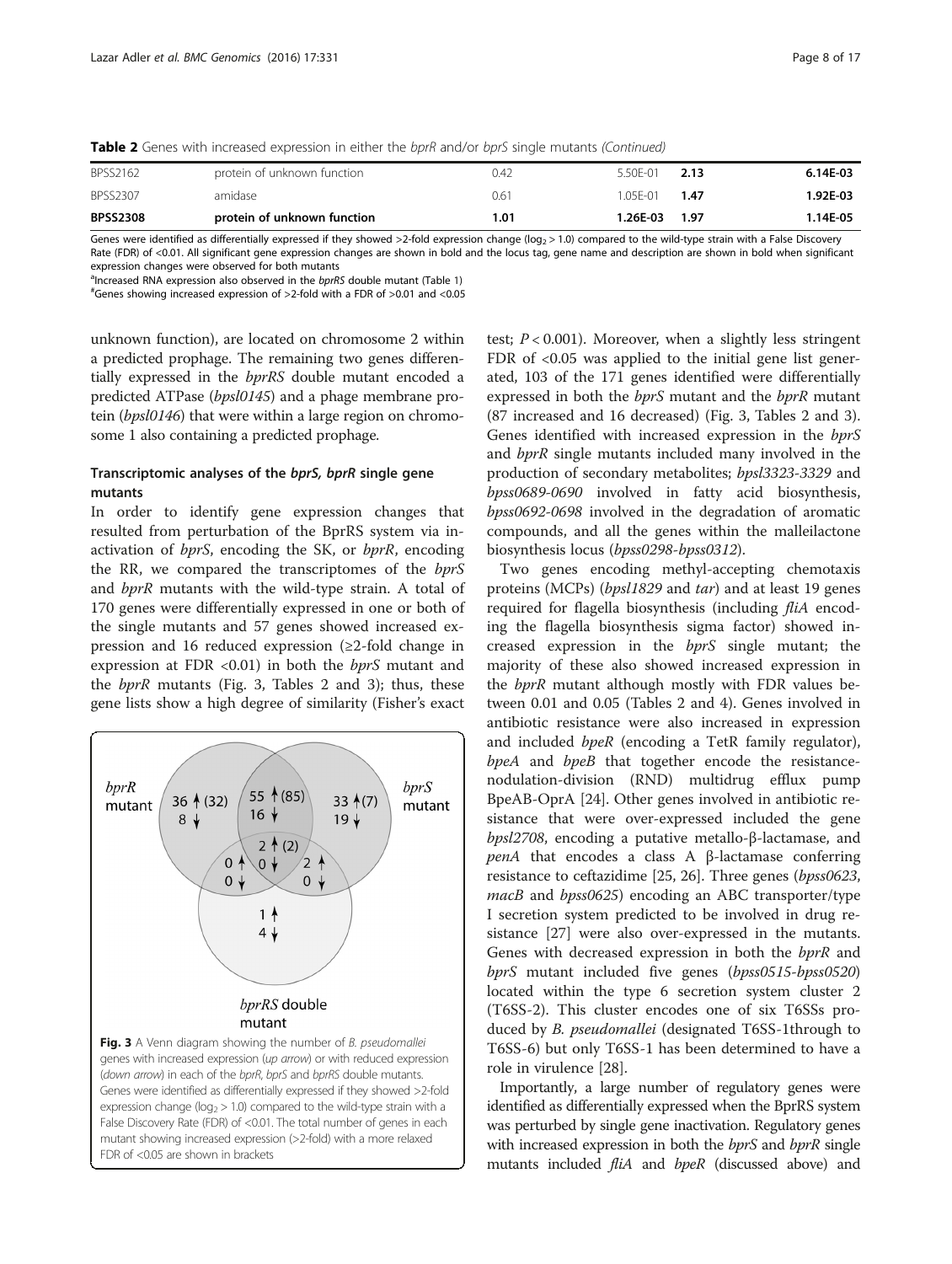<span id="page-8-0"></span>Table 3 Genes with decreased expression in the bprR and/or bprS single mutants

|                 |              | <b>Rable 3</b> Genes with accreased expression in the <i>upin</i> and/or <i>upis</i> single mutants |                                  |            |                                                           |                           |
|-----------------|--------------|-----------------------------------------------------------------------------------------------------|----------------------------------|------------|-----------------------------------------------------------|---------------------------|
| Locus tag       | Gene<br>name | Gene product/description                                                                            | bprS mutant<br>Expression (log2) | <b>FDR</b> | bprS mutant bprR mutant<br>Expression (log <sub>2</sub> ) | bprR mutant<br><b>FDR</b> |
| BPSL0153        |              | putative phage protein                                                                              | $-1.37$                          | 8.23E-03   | $-0.27$                                                   | 4.60E-01                  |
| <b>BPSL0154</b> |              | phage baseplate assembly protein                                                                    | $-2.44$                          | 8.06E-03   | $-0.60$                                                   | 3.10E-01                  |
| <b>BPSL0155</b> |              | phage baseplate assembly protein                                                                    | $-1.65$                          | 2.96E-03   | $-0.87$                                                   | 4.55E-02                  |
| <b>BPSL0156</b> |              | phage baseplate assembly protein                                                                    | $-1.90$                          | 6.75E-04   | $-0.77$                                                   | 4.26E-02                  |
| <b>BPSL0157</b> |              | phage-encoded modification methylase                                                                | $-2.80$                          | 8.98E-04   | $-1.14$                                                   | 3.72E-02                  |
| <b>BPSL0159</b> |              | phage tail completion protein                                                                       | $-0.90$                          | 1.70E-02   | $-1.72$                                                   | 1.33E-03                  |
| <b>BPSL0169</b> |              | phage terminase, endonuclease subunit                                                               | $-2.26$                          | 1.02E-03   | $-0.94$                                                   | 4.27E-02                  |
| <b>BPSL0170</b> |              | phage major capsid protein precursor                                                                | $-2.19$                          | 6.09E-03   | $-0.94$                                                   | 1.08E-01                  |
| <b>BPSL0171</b> |              | putative phage capsid scaffolding protein                                                           | $-2.48$                          | 8.20E-03   | $-0.93$                                                   | 1.59E-01                  |
| <b>BPSL0347</b> |              | putative insertion element protein                                                                  | $-2.80$                          | 5.12E-03   | $-3.04$                                                   | 5.01E-03                  |
| <b>BPSL0585</b> |              | protein of unknown function                                                                         | $-1.69$                          | 2.38E-03   | $-2.18$                                                   | 1.04E-03                  |
| <b>BPSL0742</b> |              | protein of unknown function                                                                         | $-0.67$                          | 7.95E-02   | $-1.25$                                                   | 6.20E-03                  |
| <b>BPSL0759</b> |              | protein of unknown function                                                                         | $-1.25$                          | 9.45E-03   | $-0.96$                                                   | 2.92E-02                  |
| <b>BPSL0761</b> |              | protein of unknown function                                                                         | $-1.19$                          | 6.70E-03   | $-0.85$                                                   | 2.91E-02                  |
| <b>BPSL1801</b> |              | putative type-1 fimbrial protein                                                                    | $-1.23$                          | 4.28E-03   | $-1.89$                                                   | 2.60E-04                  |
| <b>BPSL2112</b> |              | hydroxydechloroatrazine ethylaminohydrolase                                                         | $-1.47$                          | 4.03E-02   | $-2.16$                                                   | 7.22E-03                  |
| <b>BPSL2113</b> |              | putative purine catabolism-related protein                                                          | $-1.41$                          | 7.63E-03   | $-2.33$                                                   | 7.13E-04                  |
| <b>BPSL2114</b> |              | protein of unknown function                                                                         | $-1.48$                          | 5.36E-03   | $-2.26$                                                   | 3.27E-04                  |
| <b>BPSL2115</b> |              | ureidoglycolate hydrolase                                                                           | $-1.13$                          | 1.61E-02   | $-1.69$                                                   | 2.22E-03                  |
| <b>BPSL2116</b> |              | allantoicase                                                                                        | $-1.30$                          | 8.28E-03   | $-1.84$                                                   | 9.39E-04                  |
| <b>BPSL2117</b> |              | putative uricase                                                                                    | $-1.04$                          | 3.97E-02   | $-1.73$                                                   | 3.81E-03                  |
| <b>BPSL2118</b> |              | protein of unknown function                                                                         | $-1.18$                          | 9.24E-03   | $-1.83$                                                   | 6.37E-04                  |
| <b>BPSL2508</b> |              | protein of unknown function                                                                         | $-1.48$                          | 6.03E-03   | $-1.07$                                                   | 2.36E-02                  |
| <b>BPSL2708</b> |              | putative exported metallo-beta-lactamase-family<br>protein                                          | $-1.08$                          | 6.27E-04   | $-0.59$                                                   | 1.62E-02                  |
| <b>BPSL2972</b> |              | IclR family regulatory protein                                                                      | $-1.02$                          | 2.38E-03   | $-0.82$                                                   | 8.20E-03                  |
| <b>BPSL3171</b> |              | protein of unknown function                                                                         | $-1.25$                          | 6.57E-03   | $-0.92$                                                   | 2.71E-02                  |
| BPSS0063        | dctD         | C4-dicarboxylate transport transcriptional<br>response regulator                                    | $-1.21$                          | 3.44E-03   | $-0.95$                                                   | 1.32E-02                  |
| <b>BPSS0070</b> |              | IS30 transposase                                                                                    | $-0.66$                          | 4.42E-02   | $-1.06$                                                   | 6.19E-03                  |
| <b>BPSS0169</b> |              | protein of unknown function                                                                         | $-1.72$                          | 7.67E-03   | $-1.44$                                                   | 1.90E-02                  |
| <b>BPSS0515</b> |              | type VI secretion-associated protein, ImpA<br>family                                                | $-1.86$                          | 2.63E-03   | $-1.75$                                                   | 5.74E-03                  |
| <b>BPSS0516</b> |              | type VI secretion protein                                                                           | $-1.79$                          | 8.28E-03   | $-1.98$                                                   | 9.46E-03                  |
| BPSS0517 EvpB   |              | protein of unknown function                                                                         | $-2.03$                          | 1.85E-04   | $-1.76$                                                   | 5.84E-04                  |
| <b>BPSS0518</b> |              | type VI secretion protein                                                                           | $-1.98$                          | 5.17E-04   | $-1.74$                                                   | 1.41E-03                  |
| <b>BPSS0520</b> |              | type VI secretion protein                                                                           | $-1.36$                          | 9.44E-04   | $-1.27$                                                   | 2.01E-03                  |
| BPSS1034        |              | protein of unknown function                                                                         | $-1.12$                          | 7.89E-03   | $-1.69$                                                   | 8.11E-04                  |
| <b>BPSS1035</b> |              | protein of unknown function                                                                         | $-1.74$                          | 5.66E-03   | $-2.24$                                                   | 2.78E-03                  |
| <b>BPSS1080</b> |              | bacteriophage baseplate assembly protein J                                                          | $-1.47$                          | 8.24E-03   | $-0.54$                                                   | 1.90E-01                  |
| <b>BPSS1085</b> |              | bacteriophage major tail tube protein                                                               | $-1.47$                          | 7.30E-03   | $-0.75$                                                   | 8.02E-02                  |
| <b>BPSS1588</b> |              | protein of unknown function                                                                         | $-1.57$                          | 3.16E-02   | $-2.21$                                                   | 5.01E-03                  |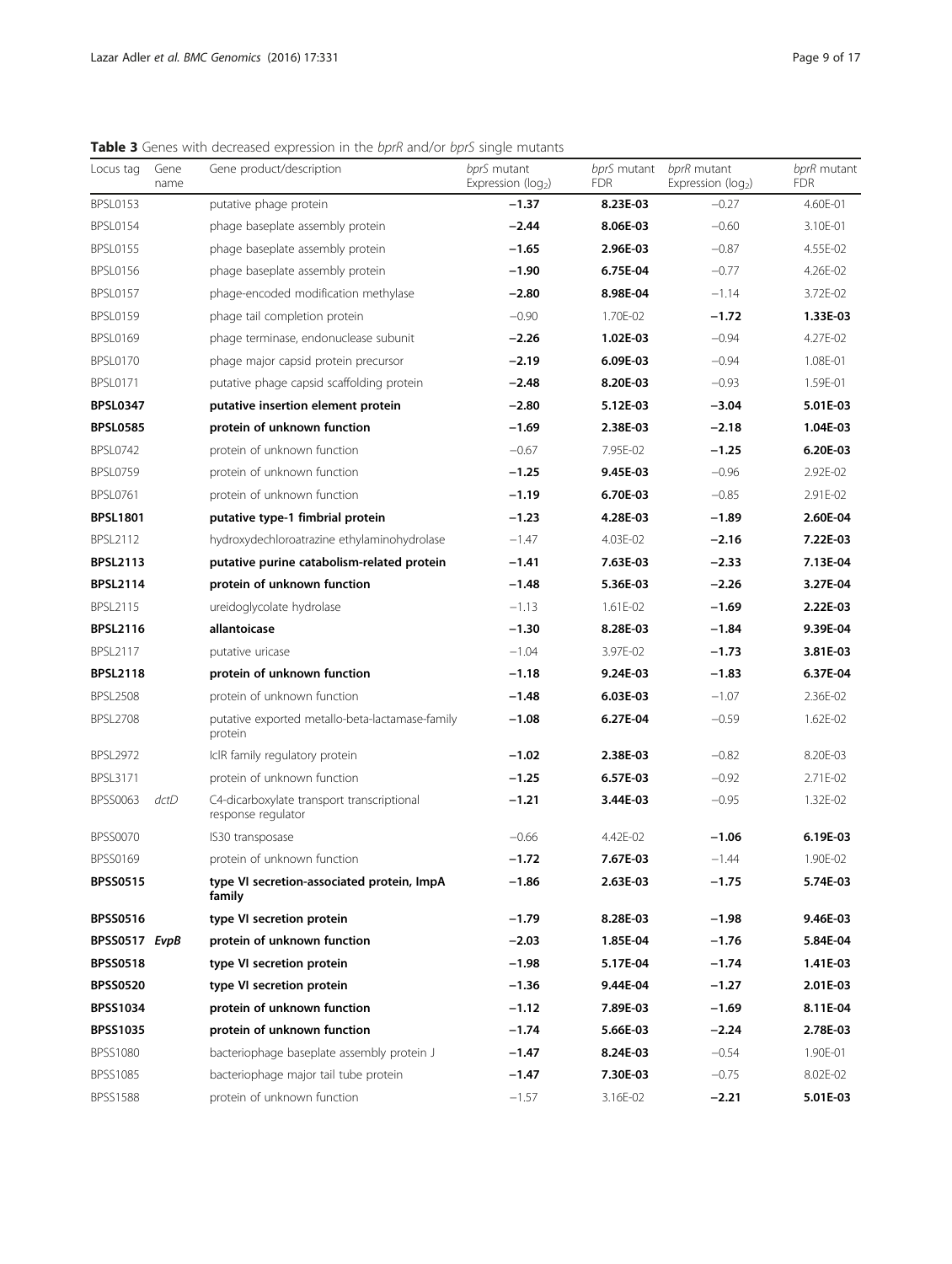| <b>BPSS1740</b> | lipB | lipase chaperone                                            | $-0.83$ | 3.87F-02   | $-1.41$ | 5.01E-03 |
|-----------------|------|-------------------------------------------------------------|---------|------------|---------|----------|
| <b>BPSS2136</b> |      | Family S43 non-peptidase protein                            | $-1.24$ | 2.38E-03   | $-1.16$ | 3.97E-03 |
| BPSS2138 oppD   |      | oligopeptide transport ATP-binding ABC<br>transport protein | $-1.11$ | $9.63E-03$ | $-1.20$ | 9.13E-03 |
| <b>BPSS2296</b> |      | transport protein                                           | $-2.21$ | 3.62E-03   | $-1.87$ | 1.14F-02 |

<span id="page-9-0"></span>Table 3 Genes with decreased expression in the bprR and/or bprS single mutants (Continued)

Genes were identified as differentially expressed if they showed >2-fold expression change (log<sub>2</sub> < -1.0) compared to the wild-type strain with a False Discovery Rate (FDR) of <0.01. All significant gene expression changes are shown in bold and the locus tag, gene name and description are shown in bold when significant expression changes were observed for both mutants

malR (bpss0312), encoding a regulator that shares identity (97 %) with MalR in Burkholderia thailandensis, an orphan LuxR homolog that activates the malleilactone biosynthesis genes independently of acyl-homoserine lactone and quorum sensing systems [[29](#page-16-0), [30](#page-16-0)]. The genes bprP (bpss1553), encoding a transmembrane regulator, and the adjacent gene bprQ, encoding a transmembrane protein, involved in the control of the BsaN virulence regulon were also over-expressed. Importantly, the BsaN virulence regulon includes genes encoding the type III secretion system locus 3 (TTSS3) [[31, 32](#page-16-0)]. The expression of *bpss0799* in both the *bprR* and *bprS* single mutants was also increased (Table 4); the encoded

protein contains an EAL domain and shares significant identity with cyclic diguanylate phosphodiesterases, which are known to control motility and biofilm formation in a number of bacteria [\[33\]](#page-16-0). Other regulatory genes with increased expression but in only the bprR mutant were bpss0797 encoding an IclR family protein, bpss0755 encoding a LysR family protein, and bpsl1564 that encodes a putative transcriptional regulatory protein (Table 4). Only one regulatory gene (bpss00070, encoding an IS30 transposase) had decreased expression in the bprR mutant. Regulatory genes that were reduced in expression but only in the bprS single mutant included bpsl2972, encoding an

Table 4 Regulatory genes differentially expressed in the bprR and/or bprS single mutants

| Locus tag/gene           | Description/predicted function               | Expression in<br>bprS mutant | Expression in<br>bprR mutant |                                           |                          |
|--------------------------|----------------------------------------------|------------------------------|------------------------------|-------------------------------------------|--------------------------|
|                          | Two component signal transduction systems    |                              |                              | Class/Function                            |                          |
| <b>BPSI 1829</b>         | methyl-accepting chemotaxis<br>protein       | Increased                    | Increased#                   | MCP/Chemotaxis                            |                          |
| BPSS0063 dctD            | C4-dicarboxylate transport protein           | Decreased                    | <b>NS</b>                    | RR/Receiver                               |                          |
| BPSS0215 tar             | methyl-accepting<br>chemotaxis protein       | Increased                    | Increased#                   | MCP/Chemotaxis                            |                          |
| BPSS0687 bprS            | sensor kinase protein                        | Increased                    | Increased                    | HK/Transmitter                            |                          |
| BPSS0688 bprR            | response regulator protein                   | Increased                    | Increased                    | RR/Receiver                               |                          |
| One component regulators |                                              |                              |                              | Domain-input                              | Domain-output            |
|                          | BPSL0812 bpeR TetR family requlatory protein | Increased                    | Increased                    | Not known                                 | TetR N-DNA binding       |
| <b>BPSL1564</b>          | transcriptional regulatory protein           | <b>NS</b>                    | Increased                    | Not known                                 | HTH 26-DNA binding       |
| <b>BPSL2972</b>          | IclR family regulatory protein               | Decreased                    | <b>NS</b>                    | IclR/Small-molecule binding               | HTH_IclR-DNA binding     |
| BPSL3291 fliA            | flagellar biosynthesis sigma factor          | Increased                    | Increased                    | Not known                                 | Sigma70 -DNA binding     |
| <b>BPSS0070</b>          | IS30 transposase                             | <b>NS</b>                    | Decreased                    | Not known                                 | HTH_38-DNA binding       |
| BPSS0312 malR            | LuxR transcriptional regulator               | Increased                    | Increased                    | Autoind bind- Small-molecule<br>binding   | GerE-DNA binding         |
| <b>BPSS0755</b>          | LysR family regulatory protein               | <b>NS</b>                    | Increased                    | LysR substrate- Small-molecule<br>binding | HTH 1-DNA binding        |
| <b>BPSS0797</b>          | IclR family regulatory protein               | <b>NS</b>                    | Increased                    | IclR/Small-molecule binding               | HTH IclR-DNA binding     |
| <b>BPSS0799</b>          | Diguanylate phosphodiesterase                | Increased                    | Increased                    |                                           | EAL/Di-guanylate cyclase |
| BPSS1553 bprP            | Transcriptional regulator                    | Increased                    | Increased                    |                                           | Trans_reg_C/DNA-binding  |

Genes were identified as differentially expressed if they showed >2-fold expression change ( $log_2 < -1.0$ ) compared to the wild-type strain with a False Discovery Rate (FDR) of <0.01

# Genes showing increased expression of >2-fold with a FDR of >0.01 and <0.05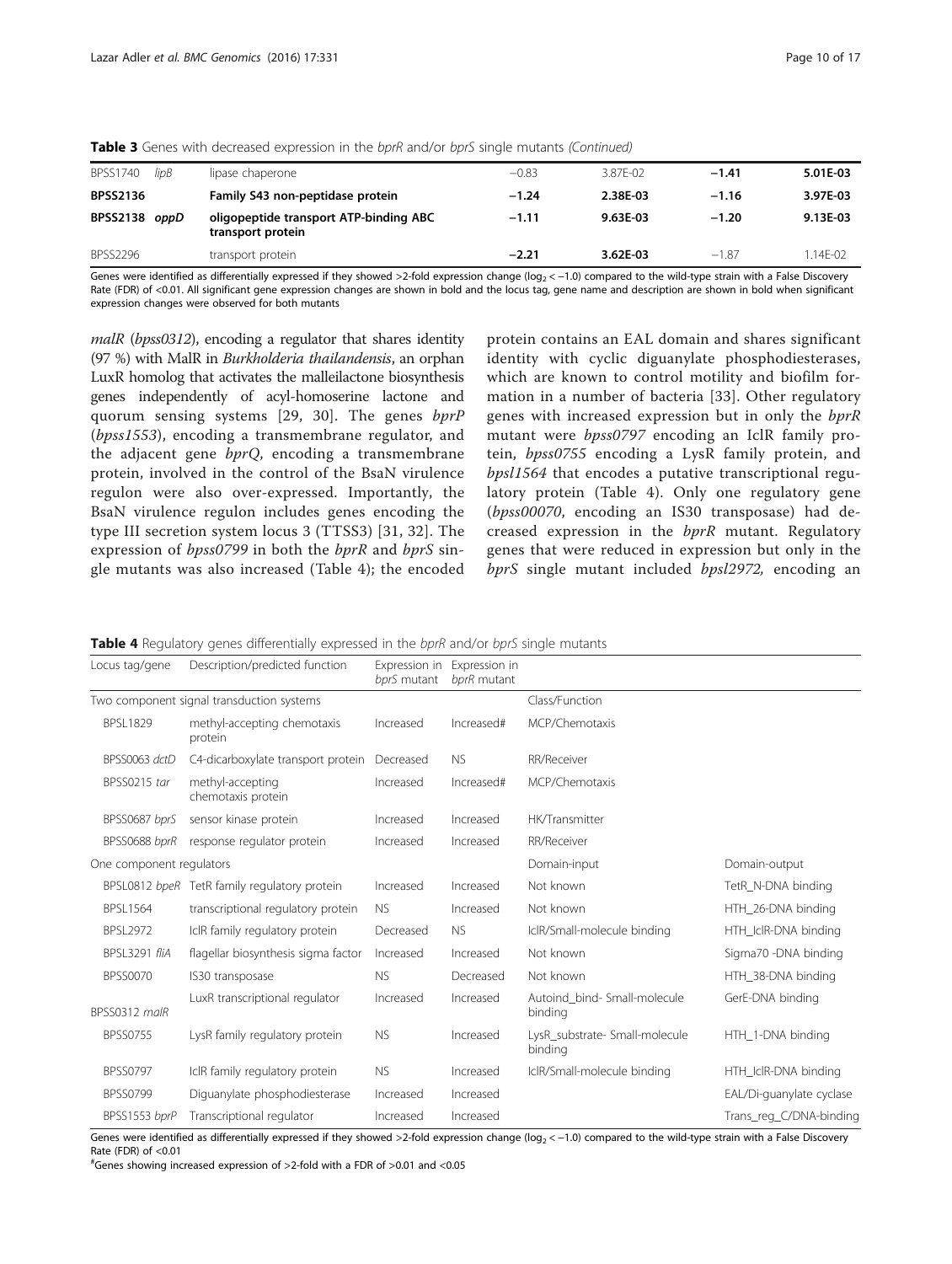IclR family protein, and dctD, encoding a C4 dicarboxylate transport transcriptional response regulator (Table [4](#page-9-0)).

#### Perturbation of the BprRS TCSTS affects B. pseudomallei motility

In the mutants with a single inactivation in either bprS or bprR, 21 genes involved in flagella biosynthesis were increased in expression, located in four different locations on chromosome 1 (Table [2\)](#page-4-0). In addition, two genes encoding methyl-accepting chemotaxis proteins (bpsl1829 and tar) showed increased expression, and there was decreased expression of the type-1 fimbrial gene, bpsl1801 (Table [3](#page-8-0)) predicted to be involved in attachment to surfaces. Accordingly, we analysed the bprS mutants (bprS::Tn5 and the bprS directed mutant), the bprR directed mutant, the parent strain K96243, as well as the bprRS double mutant, for their ability to migrate or swarm in a coordinated manner on solid medium. The parent strain K96243 and the bprRS double mutant both demonstrated a capacity for rapid swarming, with the leading edge of the swarming population migrating to the edge of the agar plate (diameter 80 mm) after 18 h at 37 °C (Fig. 4). However, all strains with either bprS or bprR inactivated demonstrated a significantly reduced ability to swarm in a coordinated manner (Fig. 4). To confirm that the reduced swarming motility was due to perturbation of the BprRS system, we complemented the bprS directed mutant with the complete bprRS operon in trans. Interestingly, we were unable to clone either *bprS* or *bprR* into the multicopy plasmid pBHR1 alone. Swarming motility was fully restored in the bprS(bprRS) complemented strain, whereas the bprS mutant harbouring empty vector (pBHR1) alone retained the reduced motility phenotype (Fig. 4). These data show that inactivation of a single component in the BprRS TCSTS can reduce the swarming ability of B. pseudomallei.

#### **Discussion**

We have identified a putative TCSTS in B. pseudomallei strain K96243 that is encoded by bprS (bpss0687) encoding the SK, and bprR (bpss0688) encoding the RR. Inactivation of the entire BprRS system did not result in changes to virulence or motility, and RNA expression analysis of the bprRS double mutant identified very few genes that were differentially expressed compared to the expression in the parent strain K96243. Genes identified as differentially expressed in the bprRS double mutant included one (bpss0686) adjacent to the bprS gene, encoding a predicted 5, 10-methylene tetrahydromethanopterin reductase that is required for one carbon metabolism [\[23\]](#page-16-0). Five genes that encoded phage-related proteins were also identified. Thus, our analysis suggests that the BprRS TCSTS regulon is small but it is possible



that under different growth conditions, such as during growth in a host or the environment, other genes may be identified that belong to the BprRS regulon.

In contrast, inactivation of a single component (bprS or *bprR*) of the BprRS TCSTS resulted in the differential expression of a large number of genes. More than 70 genes were differentially expressed in both the bprS and bprR mutant and included those involved in flagella biosynthesis, malleilactone biosynthesis, antibiotic resistance, chemotaxis and regulation. In addition, phenotypic assays showed that the *bprS* and *bprR* mutants displayed reduced growth in mice and reduced swarming motility.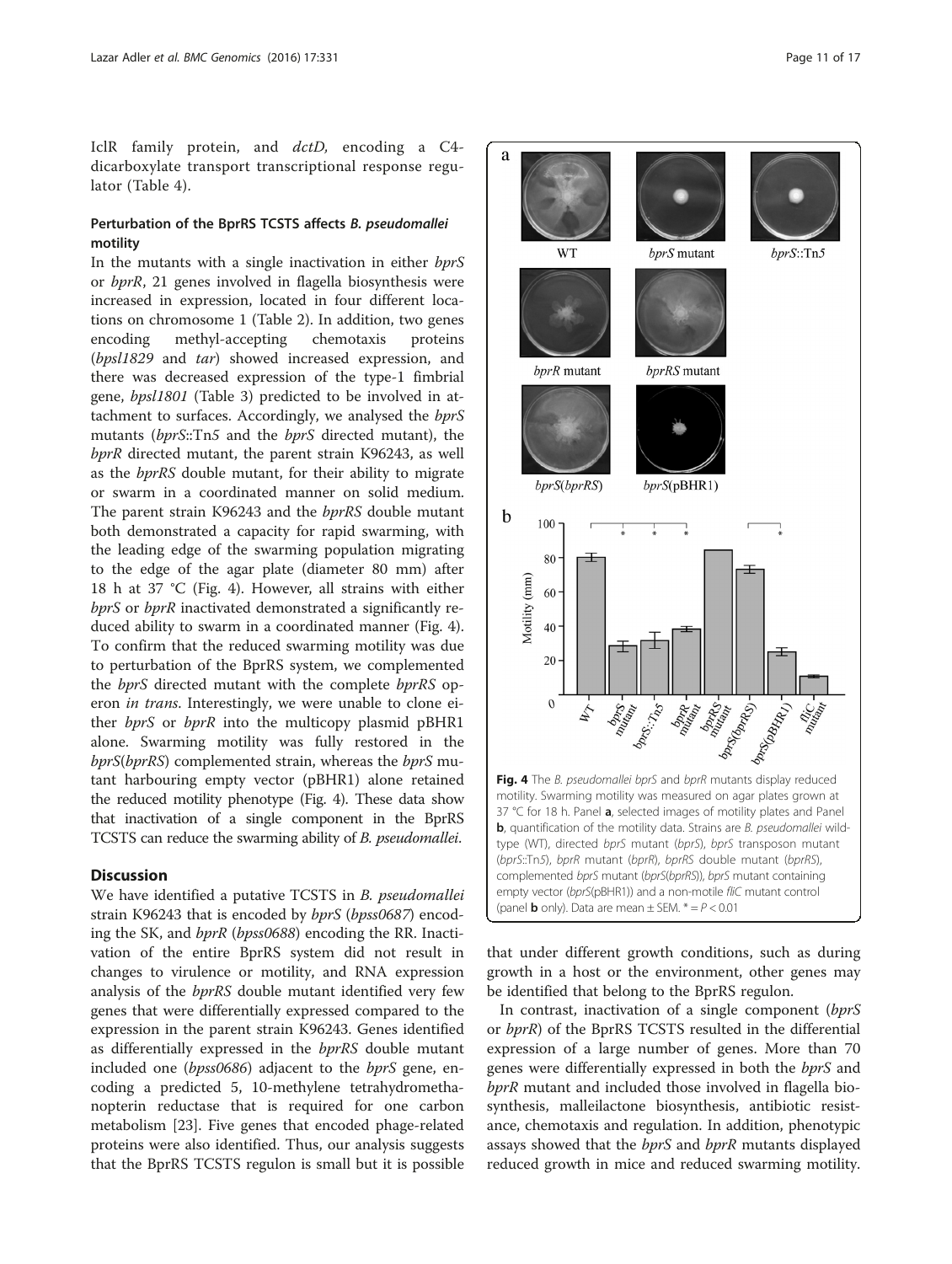Together, these results clearly demonstrate that perturbation of the BprRS system, but not inactivation of the whole system, attenuates *B. pseudomallei*. We hypothesize that the changes observed as a result of perturbation of the BprRS TCSTS arise through cross-regulation with one or more of the 60 TCSTS encoded on the B. pseudomallei genome [[15](#page-15-0)]. A number of interactions between TCSTS have been identified in *Escherichia coli*; in vitro phosphorylation assays showed that phosphorylation of RRs by non-cognate SKs was observed for at least 21 pairs [[34](#page-16-0)]. While most *E. coli* cross-talk interactions are weak [[34](#page-16-0)], strong cross-talk has been observed between a number of systems, including CreC and PhoB and the PmrA/B and QseB/C systems of E. coli [\[35](#page-16-0), [36](#page-16-0)] Interactions between PhoB, PmrA/B and QseB/C happen at multiple levels including phosphorylation, dephosphorylation and DNA binding. The *E. coli* QseC SK normally acts to dephosphorylate (and deactivate) its cognate RR QseB, but QseB can be phosphorylated by PmrB at relatively high levels [[36](#page-16-0)] and the binding of both RRs at the *qseBC* promoter is likely to be required for normal gene expression. In the absence of QseC the phosphorylating activity of PmrB on QseB is uncontrolled, leading to increased expression of the QseBC TCSTS and decreased expression of a range of virulence genes including those involved in pilin and flagellin synthesis. Importantly, while an E. coli qseC mutant was non-motile and attenuated for virulence, the single qseB and the double qseBC mutants showed wild-type virulence and motility [[37](#page-16-0)]. Cross-regulation has been implicated in at least three E. coli TCSTS that affect flagella synthesis and motility, including predicted interactions between ArcAB and another unidentified TCSTS [[38](#page-16-0)]. Therefore, we propose that in the absence of both BprR and BprS (i.e. the bprRS double mutant) only the expression of genes within the BprRS regulon is affected. However, in the absence of BprS, BprR is phosphorylated by one or more, non-cognate sensor kinases and interacts with genes outside the BprRS regulon. Conversely, we predict that in the absence of BprR, BprS phosphorylates one or more, non-cognate response regulators. Moreover, given that a large subset of genes was differentially expressed in both the bprR and bprS mutants, we propose that the majority of cross-talk occurs largely with a single, as yet unidentified, TCSTS cognate pair. This cross-talk then leads to a cascade of dysregulation, including altered expression of genes encoding other regulators.

Phenotypic analysis of the mutants revealed that the bprS and bprR mutants were attenuated for swarming motility. In both mutants many flagella biosynthesis genes showed increased expression compared to the wild-type strain; suggesting that altered motility resulted from incorrect levels of flagella proteins or dysregulated timing of expression. Furthermore, genes within the flagella-associated locus, including  $\textit{filC}$  encoding the

flagella subunit, were not changed in expression compared to that in the parent strain K96243 supporting the proposition that the altered motility of the BprS and BprR mutants may have been affected by an imbalance in the expression of the flagella biosynthesis and structural components. In E. coli and other bacteria, flagella synthesis involves the action of numerous and complex TCSTS interactions, and we predict similar interactions between regulatory factors is also likely to be essential for the co-ordinated movement of B. pseudomallei. The gene bpss0799, encoding a protein with an EAL domain characteristic of cyclic diguanylate phosphodiesterases, was increased in expression in both the *bprS* and *bprR* mutants. Cyclic diguanylate phosphodiesterases negatively control levels of bis-(3′-5′)-cyclic dimeric guanosine monophosphate (c-di-GMP) and, together with the positive regulator diguanylate cyclase, initiate the c-di-GMP signalling system in bacteria. The global second messenger c-di-GMP then binds to specific effector molecules that target, and subsequently affect the expression of a wide range of genes involved in cellular functions including motility, biofilm formation and the production of fimbriae [[33\]](#page-16-0). A previous study identified another B. pseudomallei gene (cdpA or bpsl1263) as encoding the cyclic diguanylate phosphodiesterase involved in flagella function and motility [\[39](#page-16-0)]. However, our own bioinformatic analysis (data not shown) indicates that bpsl1263 encodes a protein with both an EAL and a GGDEF domain, the latter domain being characteristic of diguanylate cyclases. Other regulatory genes with increased expression in the bprS and bprR mutants included two genes encoding predicted MCPs, bpsl1829 and tar. MCPs are the trans-membrane sensor proteins of the chemotaxis pathway that controls bacterial movement in response to available nutrients or other environmental stimuli [\[40](#page-16-0)]. In E. coli, MCPs directly transfer phosphate to the TCSTS SK CheA that then transfers the phosphate to one of two RRs, CheY or CheB. Phosphorylated CheY interacts directly with the flagella motor and causes a directional change, whereas phosphorylated CheB acts a methylesterase on the signalling MCP and modulates the amount of signal [\[41\]](#page-16-0). The MCP Tar sensors induce bacterial cells to move towards aspartate/ maltose and away from nickel/cobalt [\[42\]](#page-16-0). Bioinformatic analysis did not provide any information on the type of sensor the bpsl1829 gene encodes, but we predict that dysregulation of the expression of either MCP is likely to have an effect on motility. Although no studies have been conducted on chemotaxis mutants in any Burkholderia species, a study in a close relative, Ralstonia solanacearum, showed that a cheA mutant displayed significantly reduced virulence [\[43](#page-16-0)].

The genes *bprP* and *bprQ*, involved in the BsaN virulence regulon, both displayed increased expression when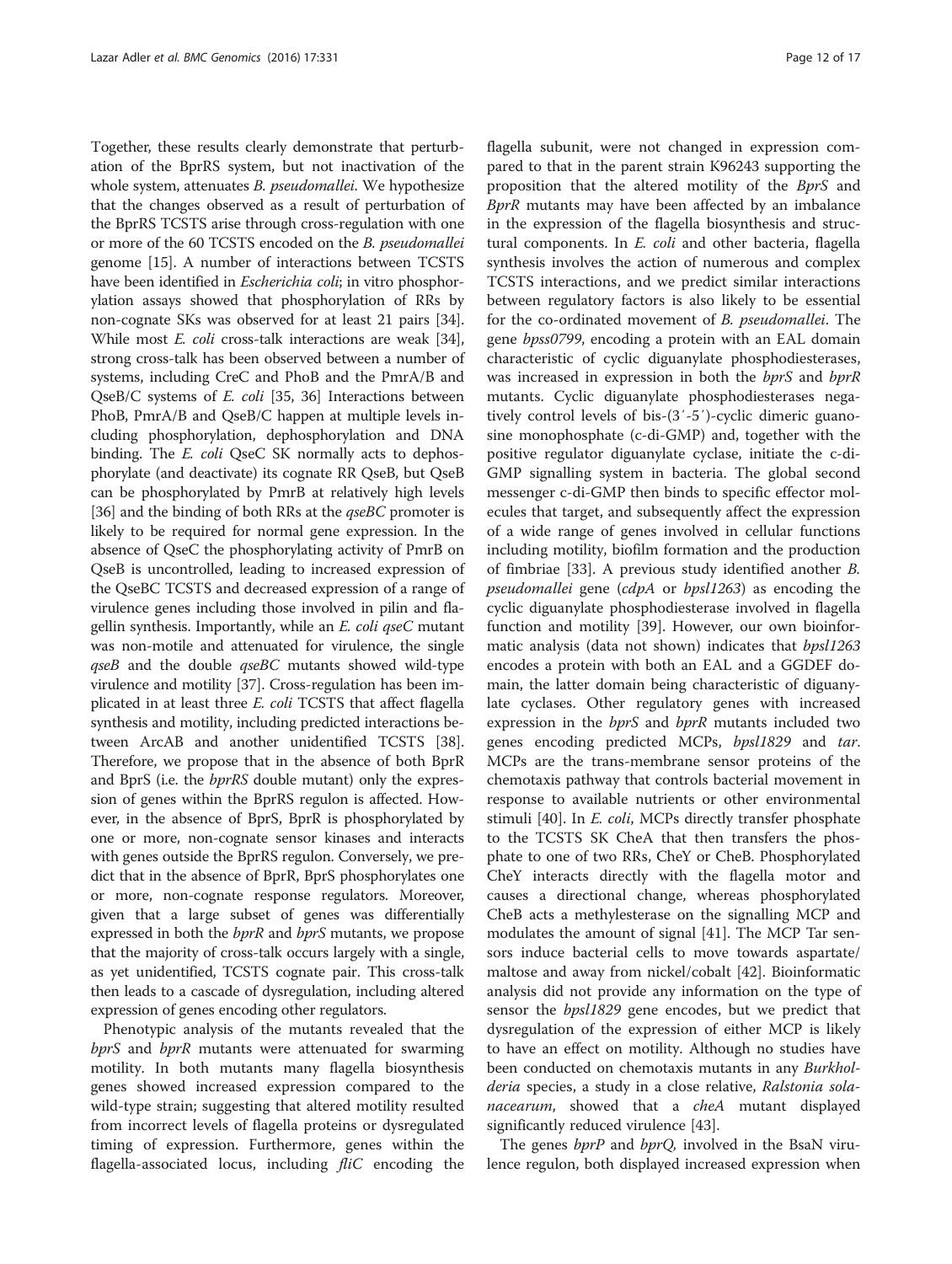the BprRS TCSTS was perturbed. A recent transcriptomic study of a B. pseudomallei bsaN deletion mutant elucidated components of the BsaN virulence-associated regulatory system [\[32](#page-16-0)]. It is proposed that BprP directly activates the Ara-C like regulatory protein BsaN that, together with the T3SS3 chaperone BicA, act as a dualfunction regulatory complex that controls the expression of the T6SS-1 (via activation of the VirAG TCSTS) and the T3SS3 effectors (bopA, bopC and bopE). In addition, in the bsaN mutant the TTSS3 genes showed increased expression, while the genes involved in malleilactone (bpss0303-0311) and flagella biosynthesis (bpsl0281, bpsl3319, bpsl3320, bpsl3321) showed decreased expression [[32\]](#page-16-0). In our study, we observed an increase in expression of bprP and bprQ, but not the gene encoding the chaperone BicA. We also observed an increase in expression of malleilactone-associated and flagellaassociated genes, but no significant change in expression of genes associated with the T3SS3 and T6SS-1. Nevertheless, it is possible that an imbalance in the expression of the proteins that initiate the transcription of bsaN (BprP/BicA) may have an effect on the expression of some genes within the BsaN regulon.

Perturbation of the BprRS TCSTS reduced the in vivo fitness of B. pseudomallei and this may, or may not have been directly associated with the loss of motility. An initial report demonstrated that a non-flagellated fliC mutant constructed in B. pseudomallei strain 1026b was not attenuated for virulence in BALB/c mice, diabetic rats or Syrian hamsters [[44, 45](#page-16-0)]. In contrast, a fliC mutant of a more virulent strain of B. pseudomallei (KHW) was attenuated for virulence in BALB/c mice [\[46](#page-16-0)].

#### Conclusions

Phenotypic and transcriptomic analyses of a newly identified TCSTS BprRS, revealed that perturbation of the system via inactivation of the SK BprS or the RR BprR led to a reduction in virulence and reduced motility, as well as a wide range of gene expression changes. Our results support the concept that B. pseudomallei TCSTS regulatory networks can interact and show that selective perturbation of these systems can lead to attenuation of B. pseudomallei. Together our results highlight the need for further systematic studies of B. pseudomallei TCSTS regulation and show that targeting a single TCSTS component can attenuate virulence.

#### Methods

#### Bacterial strains, plasmids and culture conditions

The B. pseudomallei strain K96243 is a human clinical isolate obtained from Thailand [[15](#page-15-0)]. B. pseudomallei directed mutants were generated by double cross-over insertional mutagenesis using recombinant derivatives of the  $\lambda$  *pir*-dependent plasmid pDM4 [[47](#page-16-0)]. All pDM4 derivatives were maintained in E. coli SM10  $\lambda$  pir (thi thr leu tonA lacY supE recA RP4-2-Tc::Mu::Km pir), or E. coli S17-1  $\lambda$  pir (thi pro hsdR hsdM1 recA RP4-2-Tc::Mu-Km::Tn7 *pir*). For some clonings, pBlueScriptSK-(Stratagene) was used as an intermediate vector prior to transfer of the insert into pDM4. The pBlueScript derivatives were grown in E. coli DH5α cells (F<sup>−</sup> endA1 hsdR17  $(r_k^- m_k^-)$  glnV44 thi-1  $\lambda^-$  recA1 gyrA96 relA1 Δ(argF- lacZYA)U196 ϕ80dlacZ ΔM15). The tetracycline resistance gene  $tetA(C)$  was used for selection of B. pseudomallei mutants and was isolated from either pUTminiTn5Tc (Biomedal S. L., Spain) or pWH1266 [[48\]](#page-16-0). For complementation, the BprRS operon was cloned into the plasmid pBHR1, a derivative of the mobilizable broad-host-range plasmid pBBR1 [\[49](#page-16-0)]. All E. coli strains were routinely grown on lysogeny broth (LB) medium with or without selection. B. pseudomallei K96243 and derivatives were grown using either LB, yeast-tryptone medium (2YT), minimal medium (M9), or Ashdown's medium (containing 64 μg/ml gentamicin). All strains were grown at 37 °C (liquid cultures with 200 rpm agitation).

#### Construction and screening of B. pseudomallei signaturetagged mutagenesis library

A B. pseudomallei signature-tagged mutagenesis library was constructed using a modified miniTn5 transposon (Biomedal S.L., Spain). Briefly, 42 unique DNA-tags were amplified from the STM-adapted Tn916 transposons generated by Harper et al. [\[50](#page-16-0)] and cloned into the unique NotI site of pUTminiTn5Tc. The 42 uniquelytagged transposons were then separately introduced into B. pseudomallei by conjugation and pools of 42 mutants collected. Each STM pool was then screened for reduced in vivo growth in BALB/c mice [\[51](#page-16-0)]. An input pool inoculum of approximately  $2 \times 10^8$  CFU was used to inoculate two 8–10 week old, female BALB/c mice by the i.n. route. DNA recovered from pooled input colonies and pooled output colonies (harvested from spleen), was used to generate digoxygenin-labelled (Roche) DNA probes representing tags present in each sample. Labelled probes were then used in dot blot hybridizations to determine the presence/absence of each mutant in input and output pools as described previously [[50\]](#page-16-0).

#### Generation of bprS, bprR and bprRS double cross-over mutants

The *bprS*, *bprR* and *bprRS* mutants were constructed by double cross-over insertional mutagenesis using the  $λ$ pir-dependent vector pDM4 [\[47](#page-16-0)] which carries a chloramphenicol resistance gene for selection and the counter-selectable sacB gene. To generate the bprS mutagenesis construct, an internal fragment of bprS was disrupted by cloning of the miniTn5  $tetA(C)$  gene into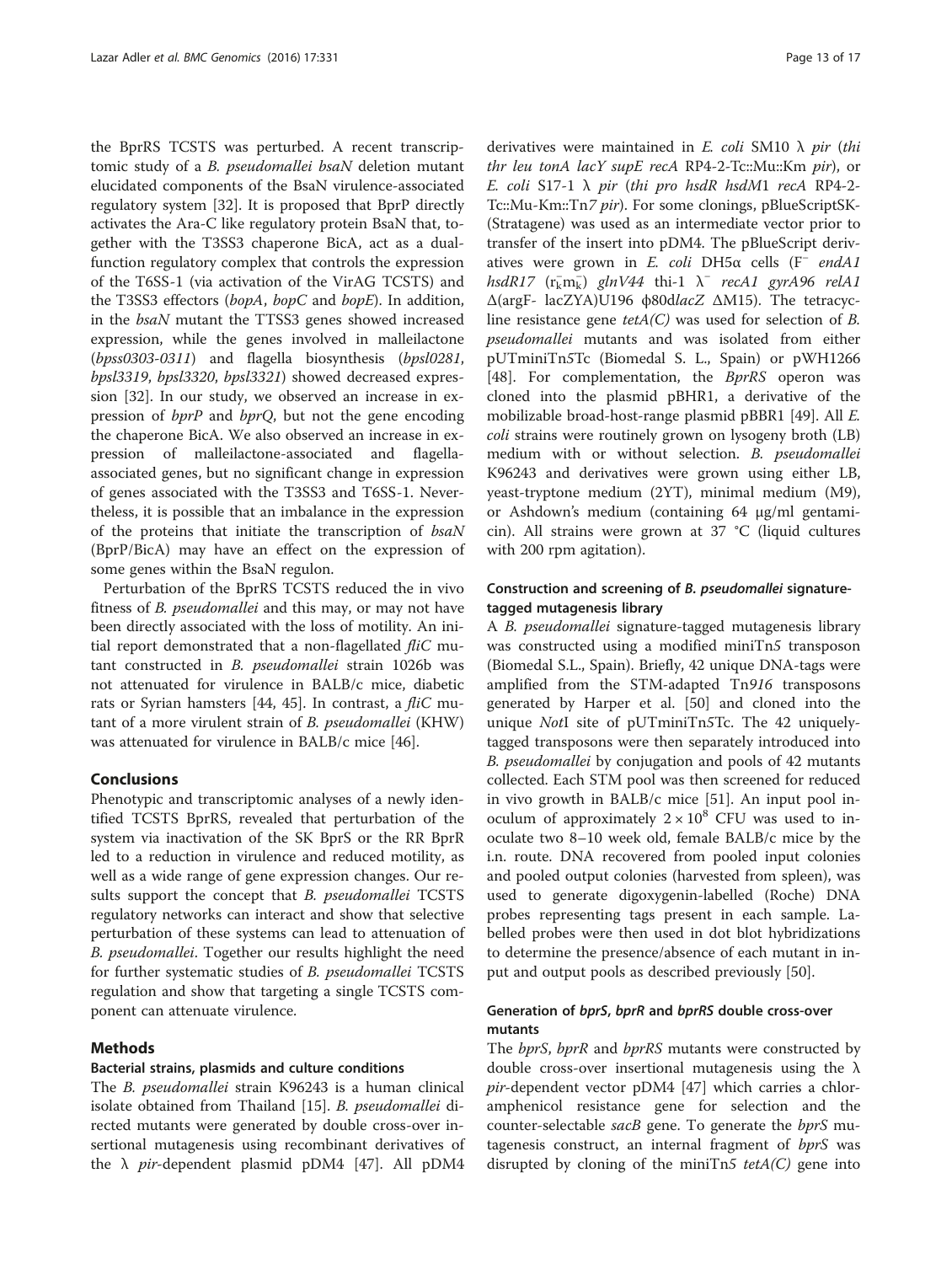the *bprS BglII* site. Insertion of the  $tetA(C)$  gene at this BglII site results in the termination of BprS translation at the second transmembrane region (Fig. [1](#page-2-0)). Briefly, the primers BAP4787 (5′ TTCGTGCTGCAGGATTATC TCGAACGCCATCC 3′) containing a PstI site, and BAP4788 (5′ CGAATCTCTAGAGTGGAACGGCTCG AACAC 3<sup>'</sup>) containing an *XbaI* site, were used to amplify a 981 bp PCR product from within the B. pseudomallei K96243 bprS gene. This PCR fragment, containing an internal BglII site, was digested with PstI and XbaI and ligated into similarly digested pDM4. Primers BAP3325 (5′ CGGCTTAGATCTAGGTCGA GGTGGCC 3′) and BAP4629 (5′ TCCACCAGATC-TATTTGCCGACTACCTTGGTG 3′), both containing a BglII site, were used to amplify the miniTn5  $tetA(C)$ gene. This PCR product and pDM4 containing the bprS internal fragment were digested with BglII and ligated to generate the plasmid pAL603 which was then introduced by transformation into E. coli SM10  $\lambda$  pir.

For generation of the bprR mutagenesis construct, pBluescriptSK- was used as an intermediate plasmid prior to cloning into pDM4. Primers BAP6698 (5′ GA ACACCCCGGGCGCGAGATCGACATGCCCGGACAC GCC 3<sup>'</sup>) containing an *Xmal* site, and BAP6699 (5<sup>'</sup> CGTCGTACTAGTACATGAAGCCGAAGCCCTCGTT GCCG 3<sup>'</sup>) containing an *SpeI* site, were used to amplify a 1648 bp PCR product from B. pseudomallei K96243 encompassing the entire bprR gene, 687 bp of upstream and 241 bp of downstream DNA. This PCR product, containing an internal AatII site within bprR (Fig. [1a](#page-2-0)) was digested with XmaI and SpeI and ligated into similarly digested pBluescriptSK-. Primers BAP6700 (5′ AAAACAGACGTCTTGCTAACGCAGT 3′) and BAP6701 (5′ AAAAATGACGTCAGTGGTGAATCC 3′), both containing an AatII site, were used to amplify the tetA(C) gene from pWH1266. This product and the pBluescriptSK- derivative containing the bprR fragment were digested with AatII and ligated to generate the plasmid pBluescriptSK::bprR-tet which was then introduced into E. coli DH5α by transformation. This insertion of the tetracycline resistance gene at the internal AatII site causes a truncation of bprR within the initial receiver domain (Fig. [1a](#page-2-0)). The fragment containing the disrupted bprR was released from pBluescriptSK::bprR-tet by digestion with XmaI and SpeI and ligated into pDM4, generating the plasmid pAL1067 which was then introduced into E. coli SM10  $\lambda$  *pir* cells.

To generate the *bprRS* double mutant, up- and downstream regions encompassing the 5′ and 3′ ends of bprR and bprS respectively were cloned into pBluescriptSK-, with the  $tetA(C)$  gene from miniTn5 gene inserted between the two fragments. Insertion of this construct into the genome leads to deletion of a 3′ segment of bprR

(encoding part of the receiver domain and all of the effector domain) as well as deletion of a 5′ segment of bprS (encoding both transmembrane regions and the HAMP and HisKA domains) (Fig. [1b\)](#page-2-0). Briefly, primers BAP6704 (5′ TCGACGCCCGGGTCACCGAGCTGCT-GACGATCGGC 3′) containing an XmaI site, and BAP6705 (5′ CGGCGCACTAGTTATCAGACCGAC-TACGCGCC 3'), containing a SpeI site, were used to amplify a 973 bp PCR fragment including the 3′ end of bprS and down-stream flanking DNA. This product was digested with appropriate enzymes and ligated into pBluescriptSK- digested with XmaI and SpeI and introduced into DH5α cells. Primers BAP6685 (5′ AAAACA-GAATTCTTGCTAACGCAGT 3′) and BAP6686 (5′ AAAAATGAATTCAGTGGTGAATCC 3′), both containing an  $EcoRI$  site, were used to amplify the  $tetA(C)$ gene from pWH1266. This product and pBluescriptSKcontaining the DNA fragment containing bprS and flanking region were digested with EcoRI, ligated and introduced into E. coli DH5α. Primers BAP6702 (5′ AGCGGCGGGCCCCCGCATGCACCGAGCCC 3′) containing an ApaI site, and BAP6703 (5' GAGGCCATC-GATTTGATCGTAGACGTCCG 3′) containing a ClaI site, were used to amplify a 1021 bp PCR product encompassing the 5' end of bprR and up-stream flanking DNA. This product was digested with ApaI and ClaI and ligated into the similarly digested pBluescriptSK- containing *bprS* plus flanking region and the tetA(C) gene, and then introduced into E. coli DH5 $\alpha$ cells, generating the plasmid pAL1062. This plasmid was digested with ApaI and SpeI and the fragment containing bprR-tet-bprS was ligated into pDM4. The resulting plasmid, designated pAL1066, was then introduced into  $E.$  coli SM10  $\lambda$  pir cells.

Each of the recombinant plasmids pAL603, pAL1067 and pAL1066 was mobilised from E. coli SM10  $\lambda$  pir into B. pseudomallei K96243 by conjugation and putative double cross-over mutants were selected on LB agar containing gentamicin (8 μg/mL) and tetracycline  $(25 \mu g/mL)$ . All mutations were confirmed by PCR and sequence analysis (data not shown).

#### Complementation of the bprS mutant

The *bprS* mutant was complemented by cloning an intact copy of the bprRS operon into the multicopy plasmid pBHR1. Primers BAP7136 (5′ CGGCGCTTTAA AGGCTCGATACTGACTGCTGCCGGC 3′) containing a DraI site, and BAP7137 (5′ CGCGCGCCATGGAT CGTCTGACGGCCGAAACC 3′) containing an NcoI site, were used to amplify a 2483 bp PCR product from B. pseudomallei K96243. This fragment encoded bprS and bprR as well as 353 bp of the upstream region predicted to contain the bprRS promoter. The PCR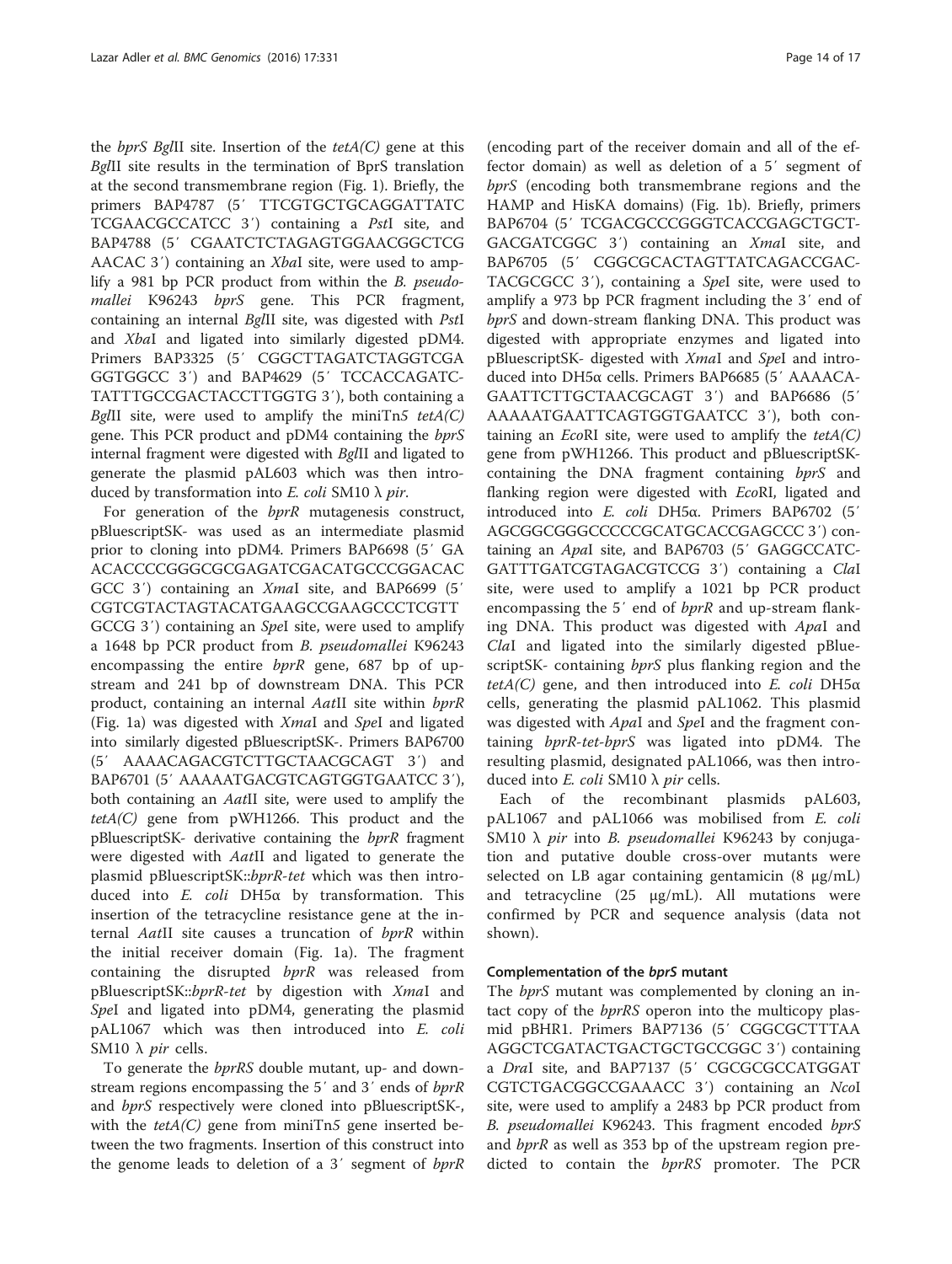product was digested with DraI and NcoI and ligated into similarly digested pBHR1, disrupting the cat gene and generating the plasmid pBHR1::bprRS. This plasmid was then introduced into E. coli S-17  $\lambda$  pir and kanamycin resistant, chloramphenicol sensitive clones selected. The pBHR1::bprRS plasmid and empty pBHR1 (negative control) were separately mobilised from E. coli S-17 into the *bprS* mutant by conjugation. Recombinants containing the pBHR1::bprRS plasmid were selected on LB agar containing kanamycin (1000 μg/mL) and tetracycline  $(25 \mu g/mL)$  while those containing the empty pBHR1 plasmid were selected on LB agar containing kanamycin (1000 μg/mL), tetracycline (25  $\mu$ g/mL) and chloramphenicol (40  $\mu$ g/mL). Strains containing the correct plasmids were identified by PCR and nucleotide sequence analysis (data not shown). Neither bprR nor bprS alone could be cloned into the pBHR1 plasmid despite numerous attempts.

#### Competitive in vivo growth assays

Overnight cultures of B. pseudomallei wild-type parent strain K96243 and the bprS mutant were grown in LB to an optical density at 600 nm  $(OD_{600})$  of 0.2. Equal volumes of K96243 and bprS mutant culture were combined and 20 μl (containing approximately  $4 \times 10^5$  CFU) of an appropriate dilution was used to infect three 6–8 weekold female BALB/c mice by the i.n. route. After 24 h, mice were euthanized in accordance with animal ethics requirements. Spleens were harvested, homogenised in phosphatebuffered saline pH = 7.2 (PBS) and plated onto LB agar. After growth at 37 °C for 24 h, 100 colonies from these in vivo growth plates and 100 colonies representing the input culture were patched onto LB agar with or without tetracycline (25 μg/ml) to determine the proportion of bprS mutant to K96243 wild-type bacteria. The competitive index was calculated as the proportion of mutant to wild-type bacteria recovered from the mouse spleens divided by the proportion of mutant to wild-type bacteria present in the input inoculum.

#### Virulence assays

Overnight cultures of the parent strain K96243 and the bprS, bprR and bprRS mutants were subcultured in fresh medium with appropriate antibiotics and grown to midlog phase to an OD<sub>600</sub> of 0.8 (equivalent to  $\sim 5.0 \times$  $10^8$  CFU/ml). For the ID<sub>50</sub> assays, groups of five 8–10 week-old BALB/c mice were either inoculated i.n (1.0 × 10<sup>6</sup> CFU in 20 μl volume) or injected i.p  $(1.0 \times 10^3 \text{ CFU})$ in 200 μl volume) with LB containing mid-exponential phase bacteria. For the direct virulence assays, groups of nine 6–8 week-old, female BALB/c mice were infected i.n. with 20  $\mu$ l doses containing approximately  $5.0 \times$  $10<sup>4</sup>$  CFU. Mice were monitored for 10 days for signs of disease and euthanized at the end of the experiment or

when moribund, in accordance with animal ethics requirements. The  $ID_{50}$  for the parent strain K96243 and mutant strain was determined using the calculation described by Reed and Muench [[52\]](#page-16-0) based on cumulative moribund infections. For direct virulence assays, differences in survival were calculated using Fisher's exact test and differences in time to death determined using the log-rank Mantel-Cox test. Spleens from three mice in each group were harvested, homogenised in PBS and plated onto LB agar. The stability of the mutants was assessed by patching the recovered colonies onto agar plates with or without tetracycline (25 μg/ml). All of the mutations were stable over the time course of the experiment. The virulence of the complementation strain bprS(bprRS) could not be assessed as the complementation plasmid was highly unstable in the absence of antibiotic selection (>90 % plasmid loss over 16 h).

#### RNA purification

B. pseudomallei parent strain K96243 and the directed bprS, bprR and bprRS mutants were grown overnight at 37 °C in LB with appropriate antibiotics (K96243 in gentamicin 64 μg/ml; mutants in gentamicin 64 μg/ml and tetracycline 25 μg/ml). Strains were subcultured 1/50 into fresh antibiotic-free medium and grown at 37 °C with shaking (200 rpm) to an  $OD_{600}$  of 0.5. The cells were harvested by centrifugation, and RNA purified using Trizol reagent (Gibco/BRL) as specified by the manufacturer. RNA was DNase treated using the TURBO DNA-free kit (Ambion), followed by processing with a QIAGEN RNeasy kit clean-up with on-column DNase digestion as per the manufacturer's instructions.

#### High-throughput RNA sequencing

Double-stranded cDNA synthesis and high-throughput RNA-seq were performed as described previously [[53](#page-16-0)]. For each strain three biological replicates were sequenced. Trimmed sequence reads were aligned to the B. pseudo-mallei K96423 genome sequence using SHRiMP [[54](#page-16-0)] and normalised read counts were compared using voom and limma as described previously [[53](#page-16-0)]. For each replicate sample, between 6.4 million and 14.0 million sequence reads were mapped uniquely to the K96423 genome sequence. The RNA-seq data is available at the NCBI Gene Expression Omnibus; accession number GSE77970. Differentially expressed genes were identified as those with a greater than 2-fold change in expression  $(1.0 \log_2)$  across all replicates at a false discovery rate  $(FDR)$  of  $<0.01$ .

#### Swarming motility assays

Swarming agar plates were prepared fresh on the day of the assay using the modified protocol of Tunpiboonsak et al. [\[55\]](#page-16-0). Briefly, plates were prepared using 0.5 %  $w/v$ agar-agar (Merck), 8 g/L nutrient broth No.2 (Oxoid)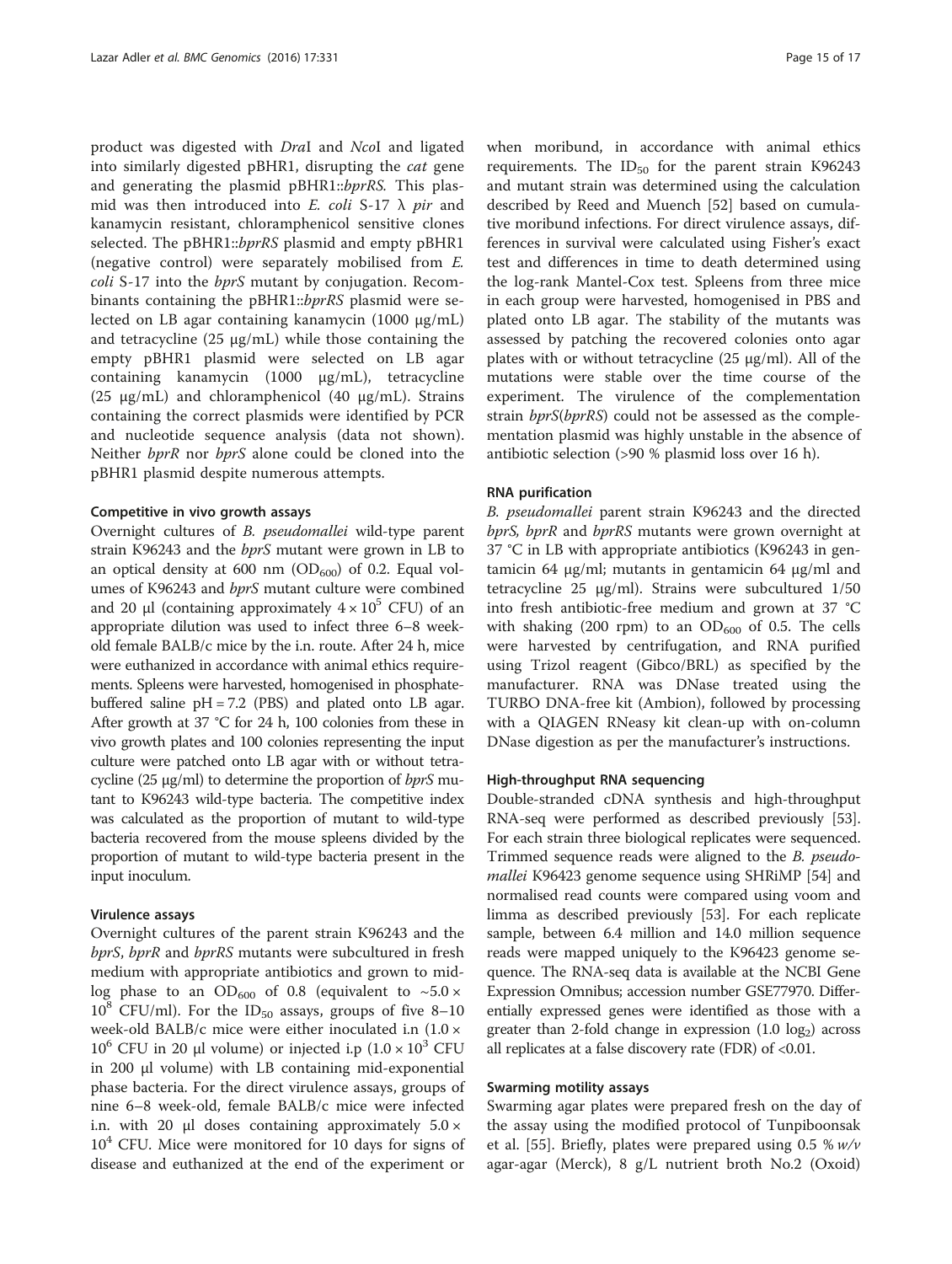<span id="page-15-0"></span>and 5  $g/L$  D(+)- glucose (dextrose) (May and Baker) and dried carefully to give constant moisture content. Overnight cultures of B. pseudomallei parent strain K96243 and mutant strains were subcultured 1/50 into fresh medium with appropriate antibiotics (no selection for parent strain, 25 μg/ml tetracycline for all mutants and complemented mutants) and grown at 37 °C with shaking (200 rpm) to late exponential phase (OD<sub>600</sub> of  $\sim$ 2.5). A 5 μl volume of each culture was spotted onto the centre of a swarming agar plate which was then incubated at 37 °C for 18 h in the dark. The diameter of the swarming population was then measured. Statistical analysis of swarming distance was determined by Student's t-test with a P-value of <0.05 considered significant.

#### Ethics approval and consent to participate

All animal experiments were carried out in accordance with the provisions of the "Prevention of Cruelty to Animal Act, 1986", the "Australian Code of Practice for the Care and Use of Animals for Scientific Purposes 7th edition, 2004" and the Monash University Animal Welfare Committee Guidelines and Policies. The protocol was approved by the Monash Animal Research Platform (MARP)-2 Animal Ethics Committee (AEC) of Monash University (AEC number MARP/2011/067).

#### Consent for publication

Not applicable.

#### Availability of data and materials

The RNA-seq data is available at the NCBI Gene Expression Omnibus; accession number GSE77970.

#### Abbreviations

2YT: yeast-tryptone medium; AEC: Animal Ethics Committee; FDR: false discovery rate; HAMP: Histidine kinases, Adenyl cyclases, Methyl-accepting proteins and Phosphatases; HATPase\_c: Histidine kinase-like ATPase, Cterminal domain; HisKA: histidine kinase A domain; i.n.: intranasal; i.p.: intraperitoneal; LB: lysogeny broth; MARP: Monash Animal Research Platform; MCPs: methyl-accepting chemotaxis proteins; OD<sub>600</sub>: optical density at 600 nm; PBS: phosphate-buffered saline pH = 7.2; RNA-seq: RNA sequencing; RND: resistance-nodulation-division; RR: response regulator; SK: sensor kinase; T6SS-1: type VI secretion system cluster 1; T6SS-2: type 6 secretion system cluster 2; TCSTS: two-component signal transduction system; TTSS3: type III secretion system locus 3.

#### Competing interests

The authors declare that they have no competing interests.

#### Authors' contributions

NLA, EA, DDL, SW, AD, BA, PT and PA performed the experiments. PH, DDL, EA, NLA, MH, JB performed statistical and bioinformatic analysis on the RNA-seq transcriptomic data. EA, NLA, BA, RD, MH and JB wrote and edited the manuscript. NLA, EA, BG, RD, MP, BA, MH and JB supervised the study. All authors read and approved the final manuscript

#### Acknowledgements

We thank Carla Osinski for excellent technical assistance and Alicia Shu-Chin Lai for her considerable help with animal experiments.

#### Funding

This work was funded by the Australian Research Council (Australia), Australian Research Council Centre of Excellence in Structural and Functional Microbial Genomics Grant number CE0562063 and the National Health and Medical Research Council (Australia), Project Grant numbers 545855 and 1043667.

#### Author details

<sup>1</sup>Department of Microbiology, Monash University, 19 Innovation Walk, Clayton, Victoria 3800, Australia. <sup>2</sup>Infection and Immunity Program, Monash Biomedicine Discovery Institute, Monash University, Victoria, Australia. 3 Victorian Bioinformatics Platform, Monash University, Victoria, Australia. 4 Department of Biochemistry and Molecular Biology, Monash University, Victoria, Australia. <sup>5</sup>Department of Microbiology and Immunology, James Cook University, Townsville, Queensland, Australia. <sup>6</sup>Core Biotechnology Services, University of Leicester, Leicester LE1 9HN, UK. <sup>7</sup>Department of Molecular Microbiology, Washington University School of Medicine, St. Louis, MO, USA. <sup>8</sup>Faculty of Dentistry, National University of Singapore, Singapore, Singapore.

#### Received: 26 November 2015 Accepted: 26 April 2016 Published online: 04 May 2016

#### References

- 1. Currie BJ, Ward L, Cheng AC. The epidemiology and clinical spectrum of melioidosis: 540 cases from the 20 year Darwin prospective study. PLoS Negl Trop Dis. 2010;4, e900.
- 2. Limmathurotsakul D, Wongratanacheewin S, Teerawattanasook N, Wongsuvan G, Chaisuksant S, Chetchotisakd P, et al. Increasing incidence of human melioidosis in Northeast Thailand. Am J Trop Med Hyg. 2010;82:1113–7.
- 3. Stone R. Infectious disease. Racing to defuse a bacterial time bomb. Science. 2007;317:1022–4.
- 4. Douglas MW, Lum G, Roy J, Fisher DA, Anstey NM, Currie BJ. Epidemiology of community-acquired and nosocomial bloodstream infections in tropical Australia: a 12-month prospective study. Trop Med Int Health. 2004;9:795–804.
- 5. Chaowagul W, White NJ, Dance DA, Wattanagoon Y, Naigowit P, Davis TM, Looareesuwan S, Pitakwatchara N. Melioidosis: a major cause of communityacquired septicemia in northeastern Thailand. J Infect Dis. 1989;159:890–9.
- 6. Livermore DM, Chau PY, Wong AI, Leung YK. beta-Lactamase of Pseudomonas pseudomallei and its contribution to antibiotic resistance. J Antimicrob Chemother. 1987;20:313-21.
- 7. Moore RA, DeShazer D, Reckseidler S, Weissman A, Woods DE. Efflux-mediated aminoglycoside and macrolide resistance in Burkholderia pseudomallei. Antimicrob Agents Chemother. 1999;43:465–70.
- Schweizer HP. Efflux as a mechanism of resistance to antimicrobials in Pseudomonas aeruginosa and related bacteria: unanswered questions. Genet Mol Res. 2003;2:48–62.
- 9. Hoch JA. Two-component and phosphorelay signal transduction. Curr Opin Microbiol. 2000;3:165–70.
- 10. Stock AM, Robinson VL, Goudreau PN. Two-component signal transduction. Annu Rev Biochem. 2000;69:183–215.
- 11. Krell T, Lacal J, Busch A, Silva-Jimenez H, Guazzaroni ME, Ramos JL. Bacterial sensor kinases: diversity in the recognition of environmental signals. Annu Rev Microbiol. 2010;64:539–59.
- 12. Gao R, Stock AM. Biological insights from structures of two-component proteins. Annu Rev Microbiol. 2009;63:133–54.
- 13. Gotoh Y, Eguchi Y, Watanabe T, Okamoto S, Doi A, Utsumi R. Two-component signal transduction as potential drug targets in pathogenic bacteria. Curr Opin Microbiol. 2010;13:232–9.
- 14. Cegelski L, Marshall GR, Eldridge GR, Hultgren SJ. The biology and future prospects of antivirulence therapies. Nat Rev Microbiol. 2008;6:17–27.
- 15. Holden MT, Titball RW, Peacock SJ, Cerdeno-Tarraga AM, Atkins T, Crossman LC, Pitt T, Churcher C, Mungall K, Bentley SD, et al. Genomic plasticity of the causative agent of melioidosis, Burkholderia pseudomallei. Proc Natl Acad Sci U S A. 2004;101:14240–5.
- 16. Wiersinga WJ, de Vos AF, de Beer R, Wieland CW, Roelofs JJ, Woods DE, van der Poll T. Inflammation patterns induced by different Burkholderia species in mice. Cell Microbiol. 2008;10:81–7.
- 17. Jones AL, DeShazer D, Woods DE. Identification and characterization of a two-component regulatory system involved in invasion of eukaryotic cells